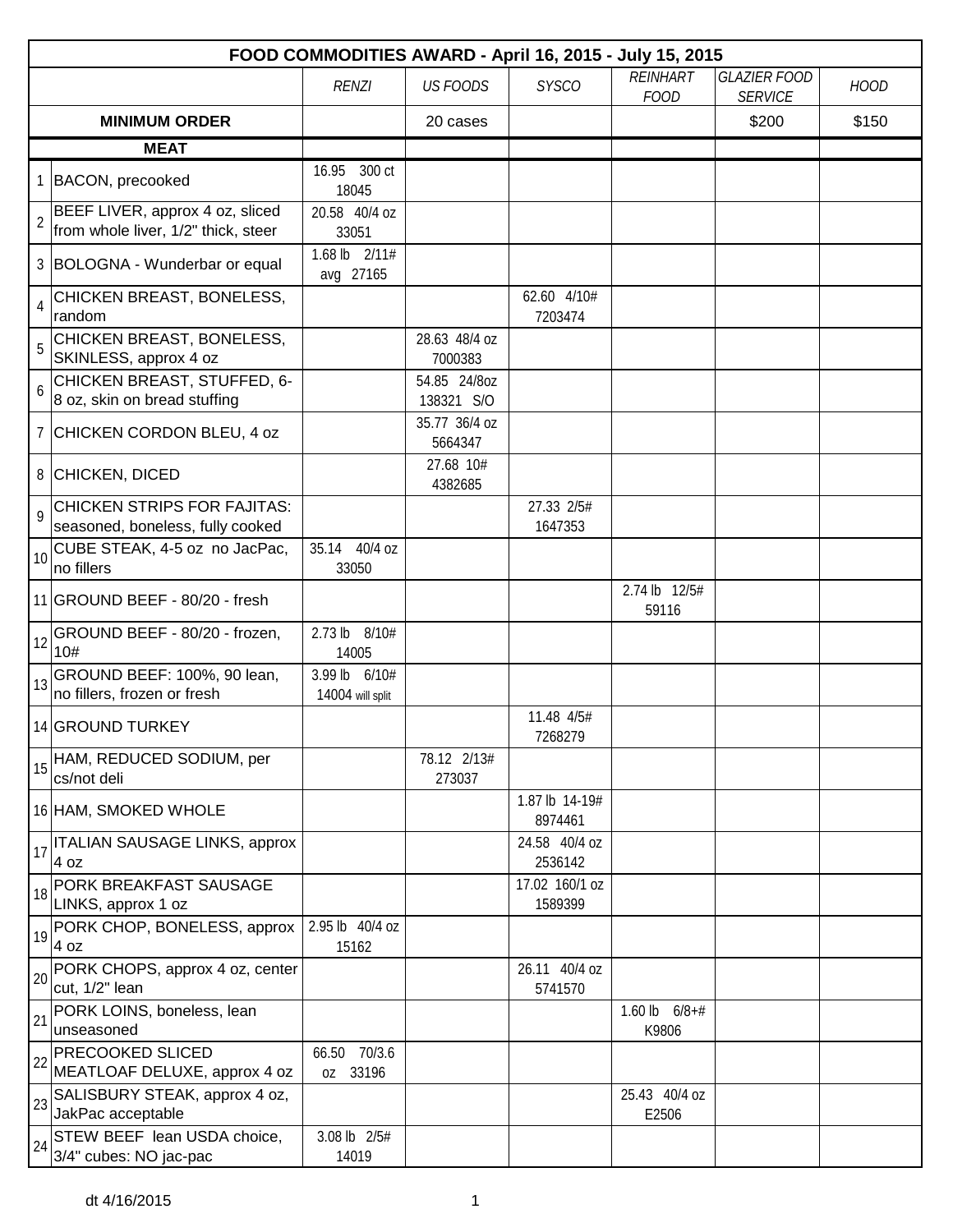|                 | FOOD COMMODITIES AWARD - April 16, 2015 - July 15, 2015             |                          |                              |                             |                               |                     |             |  |  |
|-----------------|---------------------------------------------------------------------|--------------------------|------------------------------|-----------------------------|-------------------------------|---------------------|-------------|--|--|
|                 |                                                                     | <b>RENZI</b>             | <b>US FOODS</b>              | <b>SYSCO</b>                | <b>REINHART</b>               | <b>GLAZIER FOOD</b> | <b>HOOD</b> |  |  |
|                 | TOP ROUNDS: USDA choice,                                            |                          |                              | 3.68 lb 4/9-12#             | <b>FOOD</b>                   | <b>SERVICE</b>      |             |  |  |
| 25              | trimmed, split and tied                                             |                          |                              | 1737238                     |                               |                     |             |  |  |
| 26              | <b>TURKEY BREAST premium</b>                                        | 2.57 lb 2/9# avg         |                              |                             |                               |                     |             |  |  |
|                 | grade, not deli, cooked, skinless                                   | 54035                    |                              |                             |                               |                     |             |  |  |
|                 | 27 TURKEY BREAST: raw frozen                                        |                          |                              |                             | 2.00 lb 2/9#<br>R4238         |                     |             |  |  |
|                 | 28 TURKEY DOGS                                                      | 1.09 lb 4/5#<br>23099    |                              |                             |                               |                     |             |  |  |
|                 | <b>FROZEN FOODS</b>                                                 |                          |                              |                             |                               |                     |             |  |  |
|                 | 1 BABY BACK RIBS                                                    | 3.14 lb 16/2.5#<br>17111 |                              |                             |                               |                     |             |  |  |
| $\sqrt{2}$      | BEEF PATTIES: 80% lean, 3                                           | 28.65 30/5.3 oz          |                              |                             |                               |                     |             |  |  |
|                 | patties/pound, round, paper in                                      | 11126                    |                              |                             |                               |                     |             |  |  |
| $\mathfrak{Z}$  | BEEF PATTIES: 80% lean, 100%<br>beef, 3 patties/pound, round, paper | 28.95 40/4 oz            |                              |                             |                               |                     |             |  |  |
|                 | <b>BREAKFAST SAUSAGE LINKS,</b>                                     | 11104                    |                              | 15.20 160/1 oz              |                               |                     |             |  |  |
| 4               | <b>TURKEY</b>                                                       |                          |                              | 5393236                     |                               |                     |             |  |  |
| 5               | <b>BREAKFAST SAUSAGE PATTIES,</b>                                   |                          |                              | 18.19 160/1 oz              |                               |                     |             |  |  |
|                 | approx 1 oz                                                         |                          |                              | 1589332                     |                               |                     |             |  |  |
| 6               | <b>BREAKFAST SAUSAGE PATTIES,</b><br><b>VEGETARIAN</b>              |                          | 43.89 112/1.34<br>oz 1140284 |                             |                               |                     |             |  |  |
|                 | <b>BREADED CHICKEN PATTY,</b>                                       | 21.00 48/3.45            |                              |                             |                               |                     |             |  |  |
|                 | approx 3 oz, oven ready, white                                      | 0Z 77201 S/O             |                              |                             |                               |                     |             |  |  |
|                 | 8 BREADED FISH COOKED                                               |                          |                              | 32.97 10#<br>7845625        |                               |                     |             |  |  |
| 9               | BREADED FISH : uncooked, ready                                      |                          |                              |                             | 23.26 53/3 oz                 |                     |             |  |  |
|                 | to bake, NOT DEEP FRY,                                              |                          |                              |                             | J3762                         |                     |             |  |  |
| 10              | <b>BREADED FISH FILLETS - approx</b><br>4 oz                        |                          |                              | 24.34 10#<br>2125789        |                               |                     |             |  |  |
| $\overline{11}$ | CHICKEN BREAST, BONELESS,<br><b>SKINLESS</b>                        |                          |                              | 62.60 4/10#<br>7203474      |                               |                     |             |  |  |
| 12              | CHICKEN BREASTS, approx 6.5<br>oz, bone in and skin on, no backs,   |                          | 7.65 lb 20# avg<br>8193443   |                             |                               |                     |             |  |  |
| 13              | CHICKEN FILLETS, BREADED,<br>approx 4 oz                            |                          |                              |                             | 24.28 40/4 oz<br>V6496        |                     |             |  |  |
|                 | 14 CHICKEN LEGS, approx 6 oz, IQF                                   |                          | 37.40 48/6.3 oz<br>2337061   |                             |                               |                     |             |  |  |
|                 | CHICKEN MEAT, DICED: cooked,                                        |                          | 28.21 10#                    |                             |                               |                     |             |  |  |
| 15              | white & dark meat, IQF                                              |                          | 4382685                      |                             |                               |                     |             |  |  |
|                 | 16 CHICKEN NUGGET                                                   |                          |                              |                             | 19.18 225/.71<br>oz 10# V6492 |                     |             |  |  |
|                 | 17 CHICKEN PATTY                                                    |                          |                              | 50.13 144/3.4<br>oz 2971053 |                               |                     |             |  |  |
|                 | 18 CUBED PORK                                                       |                          | 23.74 4/2.5#<br>4356176      |                             |                               |                     |             |  |  |
|                 | 19 DANISH - assorted                                                |                          | 18.29 50/1.3 oz<br>3102233   |                             |                               |                     |             |  |  |
|                 | 20 DICED TURKEY                                                     | 2.28 lb 2/5#<br>10161    |                              |                             |                               |                     |             |  |  |
|                 | 21 DINNER ROLLS                                                     | 22.15 6/32 ct<br>51436   |                              |                             |                               |                     |             |  |  |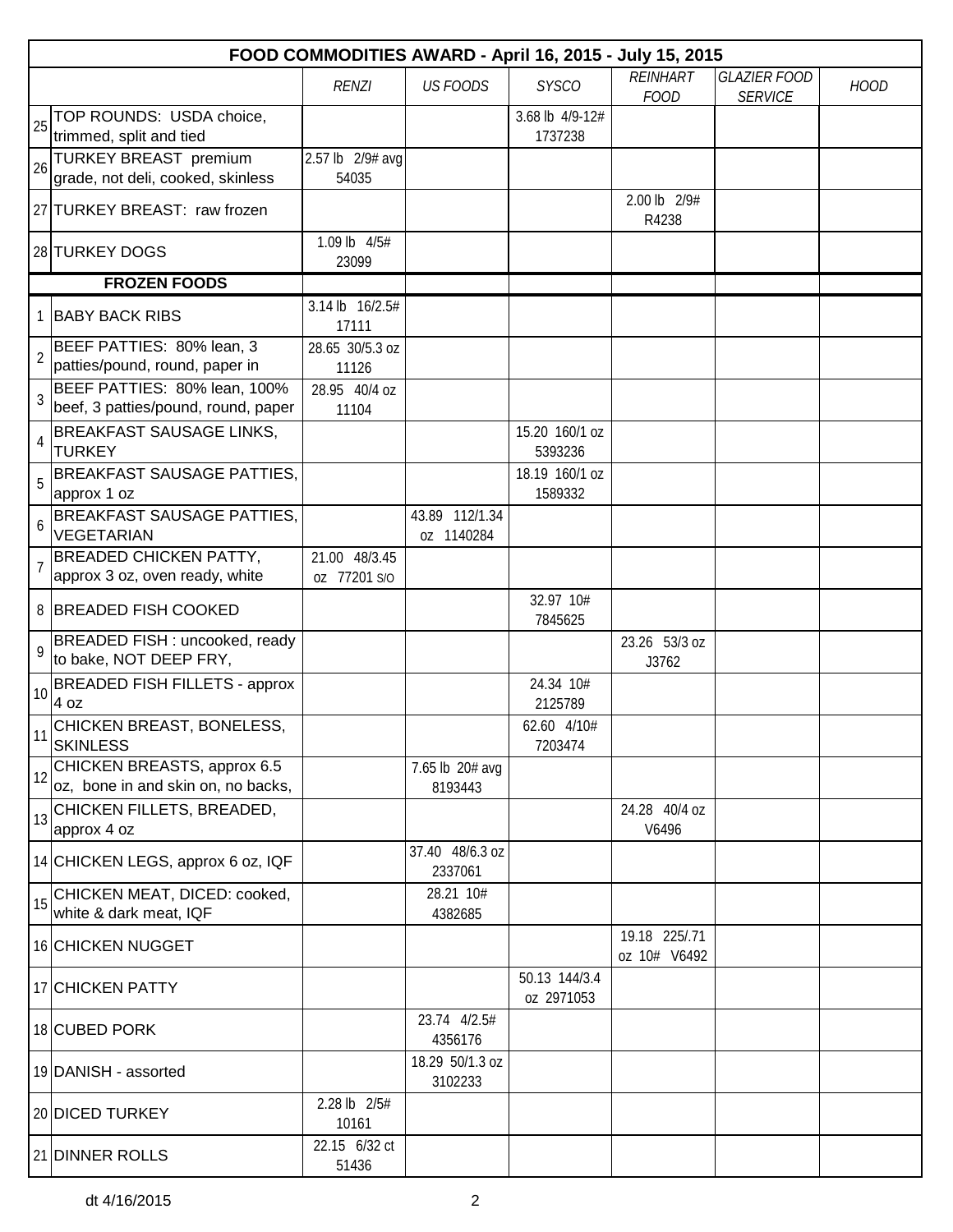|    | FOOD COMMODITIES AWARD - April 16, 2015 - July 15, 2015 |                                |                              |                             |                                |                                       |             |  |  |  |
|----|---------------------------------------------------------|--------------------------------|------------------------------|-----------------------------|--------------------------------|---------------------------------------|-------------|--|--|--|
|    |                                                         | <b>RENZI</b>                   | <b>US FOODS</b>              | <b>SYSCO</b>                | <b>REINHART</b><br><b>FOOD</b> | <b>GLAZIER FOOD</b><br><b>SERVICE</b> | <b>HOOD</b> |  |  |  |
|    | 22 DONUT - assorted                                     |                                | 43.75 240/1.25<br>oz 7222870 |                             |                                |                                       |             |  |  |  |
|    | 23 FISH NUGGETS, approx 1 oz                            | $3.21$ lb<br>4/5#<br>40157     |                              |                             |                                |                                       |             |  |  |  |
|    | 24 FRENCH FRIES                                         | 14.25 6/5#<br>34115            |                              |                             |                                |                                       |             |  |  |  |
|    | 25 FRENCH TOAST                                         |                                |                              | 17.26 144/1.5<br>oz 3580487 |                                |                                       |             |  |  |  |
|    | 26 HASHBROWN - approx 2.25 oz                           | 25.50 225/2.25#<br>34210       |                              |                             |                                |                                       |             |  |  |  |
|    | 27 HOT DOGS (approx 80 cs)                              |                                | 11.28 10#<br>6338784         |                             |                                |                                       |             |  |  |  |
|    | 28 <b>ITALIAN MEATBALLS</b>                             | 2.05 lb 10#<br>11238 precooked |                              |                             |                                |                                       |             |  |  |  |
| 29 | <b>ITALIAN SAUSAGE CUBES:</b><br>cooked                 | 20.37 2/5# bag<br>32083        |                              |                             |                                |                                       |             |  |  |  |
|    | 30 MANICOTTI - approx 3 oz                              | 24.50 60/2.75<br>oz 35243      |                              |                             |                                |                                       |             |  |  |  |
|    | 31 MEATBALLS                                            | 2.05 lb 10#<br>11238           |                              |                             |                                |                                       |             |  |  |  |
|    | 32 MEATLOAF SLICES                                      | 2.69 lb 75/3.2<br>oz 33167     |                              |                             |                                |                                       |             |  |  |  |
| 33 | MEATLOAF DELUXE,<br>PRECOOKED, SLICED, approx 4         | 2.69 lb 75/3.2<br>oz 33167     |                              |                             |                                |                                       |             |  |  |  |
|    | 34 OMELETS, approx 1 oz                                 |                                |                              | 25.13 200/1 oz<br>9546797   |                                |                                       |             |  |  |  |
|    | 35 OMELETS, approx 3 oz                                 | 35.50 84/3 oz<br>27026         |                              |                             |                                |                                       |             |  |  |  |
|    | 36 PANCAKES                                             |                                | 10.85 12/12 ct<br>3853165    |                             |                                |                                       |             |  |  |  |
| 37 | PANCAKES - BUTTERMILK -<br>approx 1.2 oz                |                                | 10.25 12/12 ct<br>5734553    |                             |                                |                                       |             |  |  |  |
|    | 38 PEPPERONI: sliced                                    |                                |                              | 55.23 25#<br>1752062        |                                |                                       |             |  |  |  |
| 39 | PIZZA, CHEESE, 5" ROUND -<br>approx 5 oz                | 36.08 60/5"<br>80086           |                              |                             |                                |                                       |             |  |  |  |
|    | 40 PIZZA CRUST, 9" round                                |                                |                              | 38.35 48/6 oz<br>9127358    |                                |                                       |             |  |  |  |
|    | 41 PIZZA CRUST, sheet pan                               | 23.95 10/43 oz<br>37807        |                              | 38.54 22/24 oz<br>2222545   |                                |                                       |             |  |  |  |
|    | 42 PIZZA TOPPING, SAUSAGE                               | 20.37 2/5# bag<br>32083 CKD    |                              |                             |                                |                                       |             |  |  |  |
| 43 | POLLOCK POTATO CRUNCH<br>NUGGET - approx 1 oz           |                                |                              | 28.94 10#<br>7828510        |                                |                                       |             |  |  |  |
| 44 | PORK BBQ RIBETTES, cooked,<br>approx 3-4 oz             | 3.39 lb 75/3.2<br>oz 33024     |                              |                             |                                |                                       |             |  |  |  |
|    | 45 POTATOES, CUBED (to pan fry)                         | 21.15 4/5#<br>34109            |                              |                             |                                |                                       |             |  |  |  |
|    | 46 PULLED TURKEY                                        | 3.53 lb 2/5#<br>52031 white    |                              |                             |                                |                                       |             |  |  |  |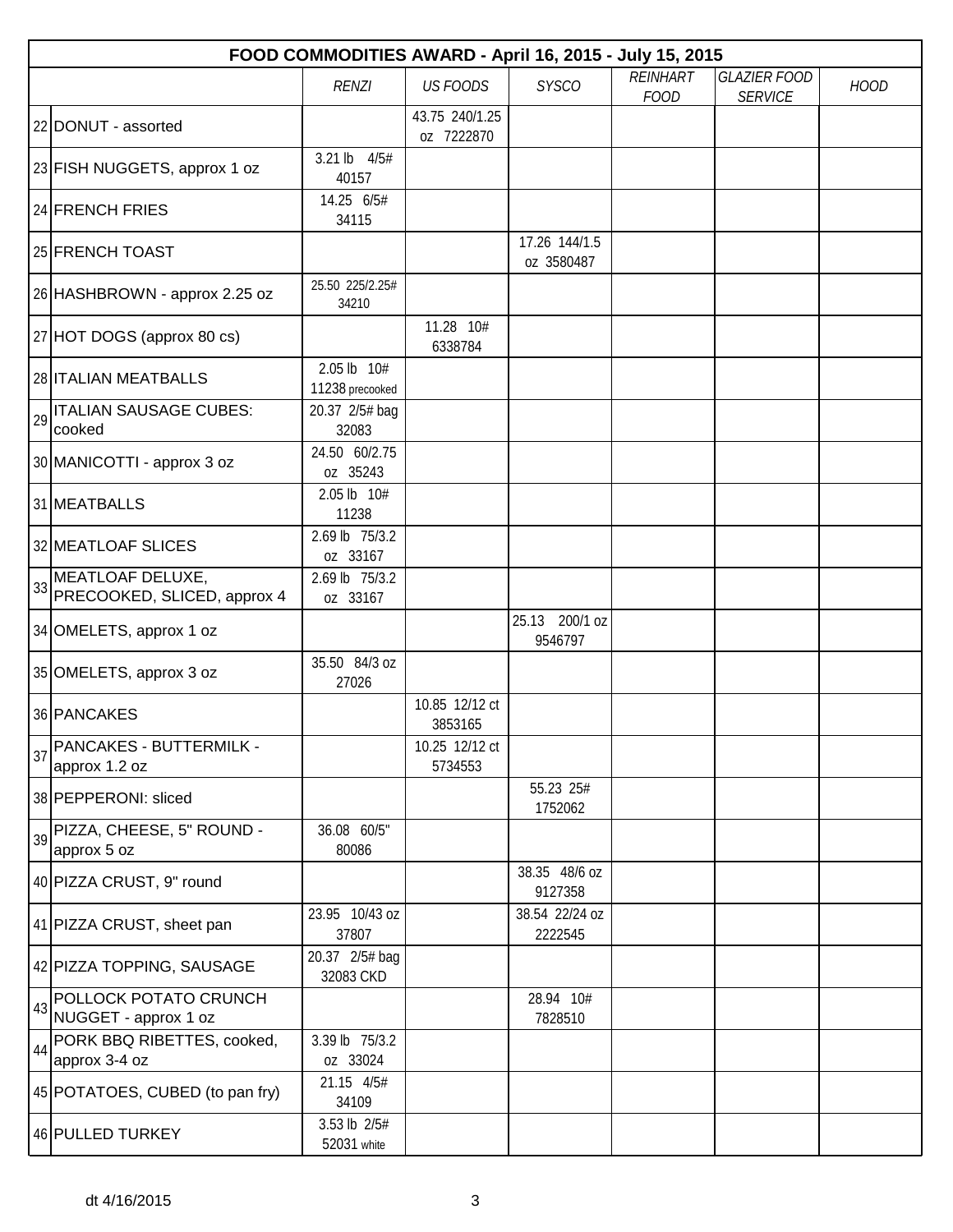|          | FOOD COMMODITIES AWARD - April 16, 2015 - July 15, 2015             |                                  |                              |                              |                            |                                       |             |  |  |  |
|----------|---------------------------------------------------------------------|----------------------------------|------------------------------|------------------------------|----------------------------|---------------------------------------|-------------|--|--|--|
|          |                                                                     | <b>RENZI</b>                     | <b>US FOODS</b>              | <b>SYSCO</b>                 | REINHART<br><b>FOOD</b>    | <b>GLAZIER FOOD</b><br><b>SERVICE</b> | <b>HOOD</b> |  |  |  |
|          | 47 RAVIOLI                                                          | 20.55 300/.65 oz<br>86212 Preckd |                              |                              |                            |                                       |             |  |  |  |
|          | 48 STEAK UM                                                         | 2.87 lb 56/3 oz<br>33168         |                              |                              |                            |                                       |             |  |  |  |
|          | 49 SWEET POTATO FRIES                                               |                                  | 22.99 3/5#<br>7693799        |                              |                            |                                       |             |  |  |  |
|          | 50 STUFFED CABBAGE W/SAUCE                                          |                                  | 43.27 4/92 oz<br>1326305     |                              |                            |                                       |             |  |  |  |
|          | 51 STUFFED PEPPERS W/SAUCE                                          |                                  |                              | 38.90 4/5#<br>2517001        |                            |                                       |             |  |  |  |
|          | 52 STUFFED SHELLS - approx 2 oz                                     | 36.00 120/2 oz<br>35249          |                              |                              |                            |                                       |             |  |  |  |
|          | 53 TATOR TOT - approx 1 oz                                          | 17.05 6/5#<br>34040              |                              |                              |                            |                                       |             |  |  |  |
| 54       | UNBREADED FISH FILLETS -<br>approx 4 oz                             |                                  |                              |                              | 18.63 40/4oz<br>J3757      |                                       |             |  |  |  |
|          | $\left  \frac{1}{55} \right $ UNBREADED VEAL PATTY -<br>approx 4 oz |                                  |                              |                              | 31.47 40/4 oz<br>99418     |                                       |             |  |  |  |
|          | 56 VEGGIE BURGER, regular                                           |                                  |                              | 44.71 48/3.4 oz<br>2023125   |                            |                                       |             |  |  |  |
|          | 57 VEGGIE BURGER, southwestern                                      |                                  |                              |                              | 38.07 50/3.4 oz<br>H0870   |                                       |             |  |  |  |
|          | 58 WAFFLES                                                          |                                  | 10.83 144/1.27<br>oz 5734496 |                              |                            |                                       |             |  |  |  |
|          | 59 WRAPS                                                            | 11.95 6/12 ct<br>60048           |                              |                              |                            |                                       |             |  |  |  |
|          | <b>FISH</b>                                                         |                                  |                              |                              |                            |                                       |             |  |  |  |
| $1 \mid$ | TUNA FISH, 12 oz                                                    |                                  |                              | 40.61 24/12 oz<br>8524357    |                            |                                       |             |  |  |  |
|          | 2 TUNA FISH, 66.5 oz                                                |                                  |                              |                              | 42.31 6/66.5 oz<br>36646   |                                       |             |  |  |  |
|          | <b>EGGS</b>                                                         |                                  |                              |                              |                            |                                       |             |  |  |  |
|          | 1 EGG PATTIES, 1 oz - frozen                                        |                                  |                              |                              | 144/1<br>16.71<br>oz G6244 |                                       |             |  |  |  |
|          | 2 EGG PATTIES, 1.75 oz - frozen                                     |                                  |                              | 27.24 144/1.75<br>oz 7360530 |                            |                                       |             |  |  |  |
|          | 3 EGG PATTIES, 2 oz - frozen                                        |                                  | 21.58 100/2 oz<br>5258470    |                              |                            |                                       |             |  |  |  |
|          | 4 FRESH EGGS                                                        | 45.50 30 doz<br>28028            |                              |                              |                            |                                       |             |  |  |  |
|          | 5 PASTEURIZED EGGS                                                  |                                  |                              | 24.97 15/2#<br>2366607       |                            |                                       |             |  |  |  |
|          | 6 PEELED HARD COOKED                                                |                                  |                              | 31.70 25#<br>8847491         |                            |                                       |             |  |  |  |
|          | <b>PASTA &amp; GRAINS</b>                                           |                                  |                              |                              |                            |                                       |             |  |  |  |
|          | 1 BARLEY                                                            |                                  | 15.75 24/1#<br>5212675       |                              |                            |                                       |             |  |  |  |
|          | 2 EGG NOODLES                                                       |                                  |                              | 8.89 2/5#<br>5588033         |                            |                                       |             |  |  |  |
|          | 3 ELBOW MACARONI                                                    | 10.50 20#<br>84073               |                              |                              |                            |                                       |             |  |  |  |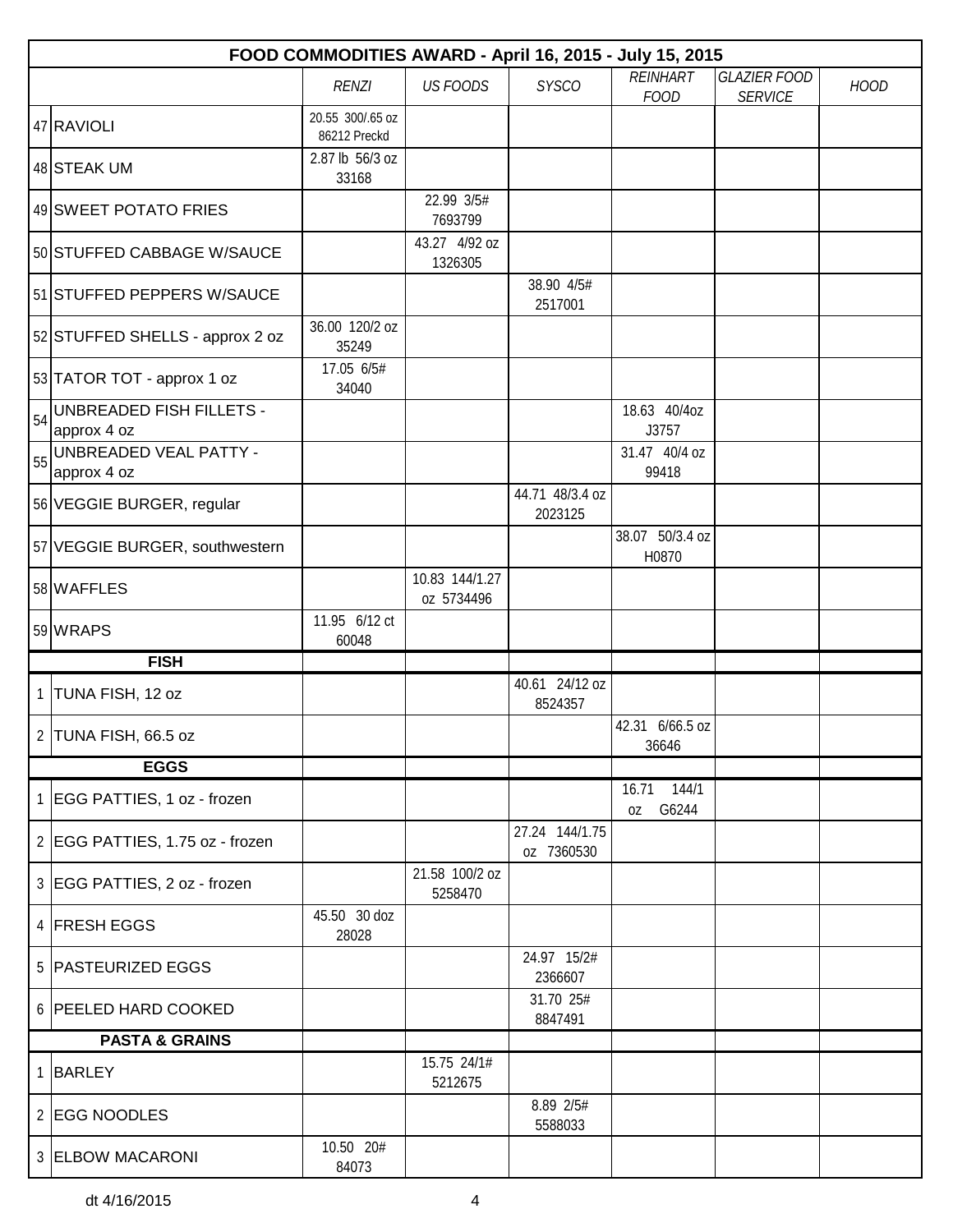|    | FOOD COMMODITIES AWARD - April 16, 2015 - July 15, 2015 |                        |                          |                        |                 |                     |             |  |  |
|----|---------------------------------------------------------|------------------------|--------------------------|------------------------|-----------------|---------------------|-------------|--|--|
|    |                                                         | <b>RENZI</b>           | <b>US FOODS</b>          | <b>SYSCO</b>           | <b>REINHART</b> | <b>GLAZIER FOOD</b> | <b>HOOD</b> |  |  |
|    |                                                         |                        | 8.18 10#                 |                        | <b>FOOD</b>     | <b>SERVICE</b>      |             |  |  |
|    | 4   LASAGNA NOODLES                                     |                        | 3328127                  |                        |                 |                     |             |  |  |
|    | $5   RICE - par$ boil                                   |                        | 21.09 50#<br>2328193     |                        |                 |                     |             |  |  |
|    | 6   ROTINI - tricolor                                   | 6.85 10#<br>84096      |                          |                        |                 |                     |             |  |  |
|    | 7   ROTINI - plain                                      | 10.70 20#<br>84083     |                          |                        |                 |                     |             |  |  |
|    | 8 SPAGHETTI                                             | 10.95 20#<br>84072     |                          |                        |                 |                     |             |  |  |
|    | $9$ ZITI                                                | 10.95 20#<br>84074     |                          |                        |                 |                     |             |  |  |
|    | <b>BAKING PRODUCTS</b>                                  |                        |                          |                        |                 |                     |             |  |  |
|    | 1 BAKING POWDER                                         | 41.25 6/5#<br>68064    |                          |                        |                 |                     |             |  |  |
|    | 2 BAKING SODA                                           | 13.95 24/1#<br>68058   |                          |                        |                 |                     |             |  |  |
|    | 3 CANOLA OIL                                            | 32.25 6/gal<br>30088   |                          |                        |                 |                     |             |  |  |
|    | 4 COCONUT: unsweetened                                  |                        |                          | 20.48 5/2#<br>4510921  |                 |                     |             |  |  |
|    | 5 CORN STARCH                                           |                        | 15.89 24/1#<br>4009908   |                        |                 |                     |             |  |  |
|    | $6$ FLOUR - 25#                                         |                        |                          | 13.67 2/25#<br>8379270 |                 |                     |             |  |  |
|    | 7 FLOUR - 50#                                           |                        | 14.33 50#<br>8615247     |                        |                 |                     |             |  |  |
|    | 8 PEANUT BUTTER                                         |                        |                          | 37.75 6/5#<br>4009189  |                 |                     |             |  |  |
|    | 9 PEANUT BUTTER CHIPS                                   |                        | 65.64 25#<br>2056323 S/O |                        |                 |                     |             |  |  |
| 10 | SEMI-SWEET CHOCOLATE<br><b>CHIPS</b>                    |                        | 39.24 25#<br>8704322     |                        |                 |                     |             |  |  |
|    | 11 SHORTENING                                           |                        |                          | 29.00 50#<br>4003851   |                 |                     |             |  |  |
|    | 12 SUGAR, BROWN - 2#                                    |                        |                          | 16.48 12/2#<br>5593702 |                 |                     |             |  |  |
|    | 13 SUGAR, BROWN - 50#                                   | 26.50 50# bag<br>67009 |                          |                        |                 |                     |             |  |  |
|    | 14 SUGAR, CONFECTIONERY - 2#                            |                        |                          | 16.91 12/2#<br>5593900 |                 |                     |             |  |  |
|    | 15 SUGAR, CONFECTIONERY - 25#                           | 25.75 50#<br>67007     |                          |                        |                 |                     |             |  |  |
|    | 16 SUGAR, GRANULATED                                    |                        |                          | 22.22 50#<br>4782694   |                 |                     |             |  |  |
|    | 17 VANILLA EXTRACT                                      |                        | 5.05 gal<br>761346       |                        |                 |                     |             |  |  |
|    | 18 VEGETABLE OIL                                        |                        | 31.99 6/gal<br>9328691   |                        |                 |                     |             |  |  |
|    | 19 WALNUTS                                              |                        | 34.56 5#<br>2634442      |                        |                 |                     |             |  |  |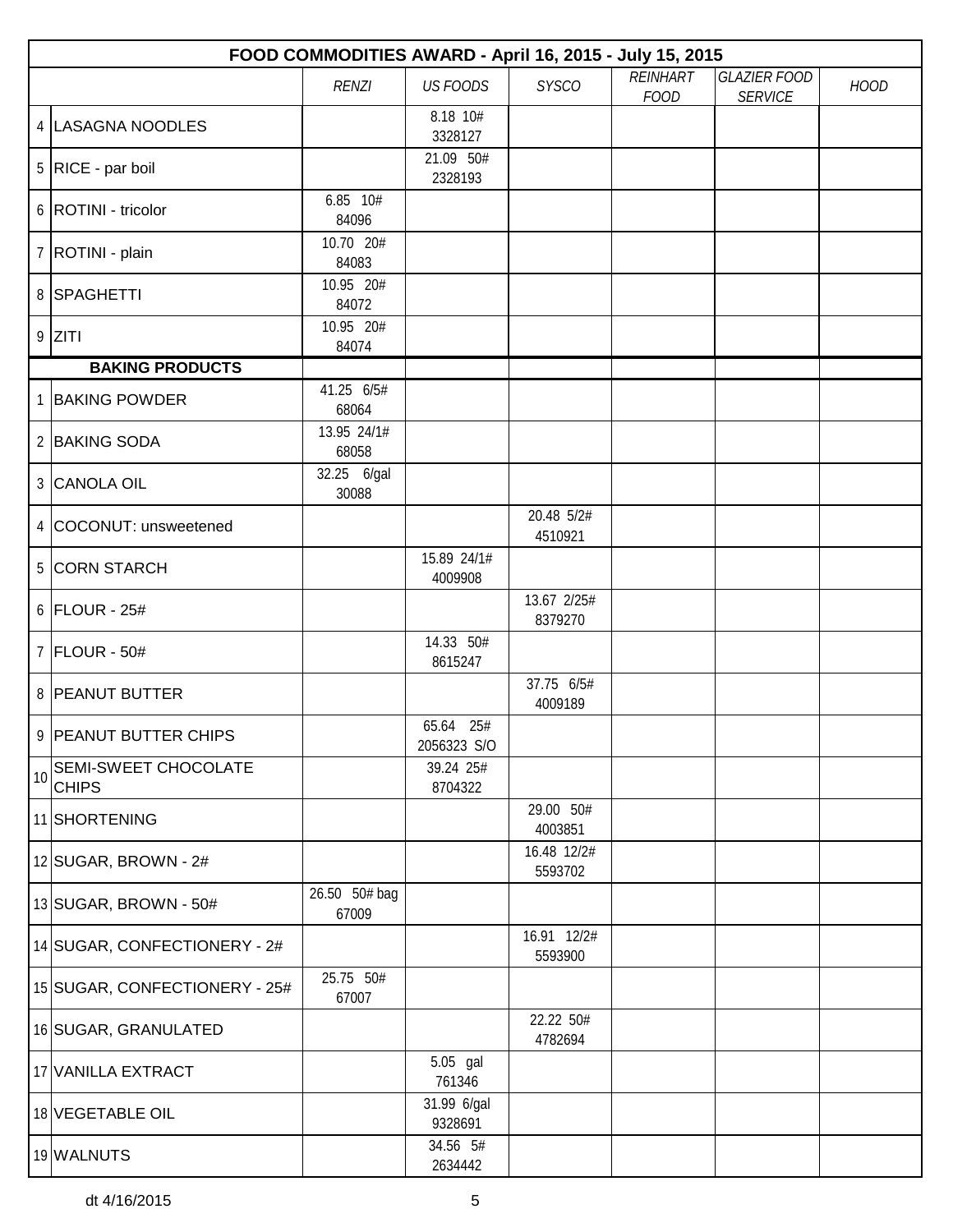| FOOD COMMODITIES AWARD - April 16, 2015 - July 15, 2015 |                                   |                             |                           |                                |                                       |             |  |  |
|---------------------------------------------------------|-----------------------------------|-----------------------------|---------------------------|--------------------------------|---------------------------------------|-------------|--|--|
|                                                         | <b>RENZI</b>                      | <b>US FOODS</b>             | <b>SYSCO</b>              | <b>REINHART</b><br><b>FOOD</b> | <b>GLAZIER FOOD</b><br><b>SERVICE</b> | <b>HOOD</b> |  |  |
| <b>INDIVIDUAL / BULK CEREALS</b>                        |                                   |                             |                           |                                |                                       |             |  |  |
| 1 BRAN FLAKES - Individual                              | 16.75 84/1 oz<br>92332            |                             |                           |                                |                                       |             |  |  |
| 2 BRAN FLAKES - Bulk                                    |                                   |                             | 11.68 4/35 oz<br>6709414  |                                |                                       |             |  |  |
| 3 CHEERIOS - Individual                                 |                                   |                             | 15.49 84/1 oz<br>7001082  |                                |                                       |             |  |  |
| 4 CHEERIOS - Bulk                                       | 13.28 4/35 oz<br>76254            |                             |                           |                                |                                       |             |  |  |
| 5 CINNAMON TOASTIES - Individual                        | 18.09 96/1 oz<br>84065            |                             |                           |                                |                                       |             |  |  |
| 6 CINNAMON TOASTIES - Bulk                              | 20.95 4/35 oz<br>92334            |                             |                           |                                |                                       |             |  |  |
| 7 CORN FLAKES - Individual                              | 18.50 96/1 oz<br>85009            |                             |                           |                                |                                       |             |  |  |
| 8 CORN FLAKES - Bulk                                    |                                   |                             | 11.40 4/35 oz<br>6709307  |                                |                                       |             |  |  |
| 9 CREAM OF WHEAT - Bulk                                 |                                   |                             | 17.99 12/28 oz<br>8562639 |                                |                                       |             |  |  |
| 10 CREAM OF WHEAT - Individual                          |                                   | 49.86 144/1 oz<br>496463    |                           |                                |                                       |             |  |  |
| 11 FROSTED FLAKES - Individual                          |                                   | 22.74 96/1 oz<br>9266883    |                           |                                |                                       |             |  |  |
| 12 FROSTED FLAKES - Bulk                                | 12.25 4/32 oz<br><b>UPC 76273</b> |                             |                           |                                |                                       |             |  |  |
| 13 OATMEAL - Individual                                 | 9.23 48/1 oz<br>76593             |                             |                           |                                |                                       |             |  |  |
| 14 QUICK OATS, approx 42 oz                             |                                   |                             | 22.24 12/42 oz<br>8562621 |                                |                                       |             |  |  |
| 15 RAISIN BRAN - Individual                             | 18.25 96/1.19<br>oz 84033         |                             |                           |                                |                                       |             |  |  |
| 16 RAISIN BRAN - Bulk                                   | 14.93 4/35 oz<br>76243            |                             |                           |                                |                                       |             |  |  |
| 17 SPECIAL K - Individual                               |                                   | 22.15 96/.625<br>oz 7002074 |                           |                                |                                       |             |  |  |
| 18 RICE CRISPIES - Individual                           | 17.18 96/.75 oz<br>84062          |                             |                           |                                |                                       |             |  |  |
| 19 RICE CRISPIES - Bulk                                 | 14.05 4/35 oz<br>76256            |                             |                           |                                |                                       |             |  |  |
| 20 SHREDDED WHEAT - Individual                          |                                   | 27.13 70/1.2 oz<br>3489432  |                           |                                |                                       |             |  |  |
| 21 SHREDDED WHEAT - Bulk                                | 14.95 4/35 oz<br>76253            |                             |                           |                                |                                       |             |  |  |
| 22 TOOTIE FRUTIES - Individual                          | 16.75 84/1 oz<br>92335            |                             |                           |                                |                                       |             |  |  |
| 23 TOOTIE FRUTIES - Bulk                                |                                   | 15.39 4/35 oz<br>4177739    |                           |                                |                                       |             |  |  |
| <b>DESSERT MIXES</b>                                    |                                   |                             |                           |                                |                                       |             |  |  |
| 1 ANGEL FOOD CAKE                                       |                                   | 42.27 12/1#<br>9006636      |                           |                                |                                       |             |  |  |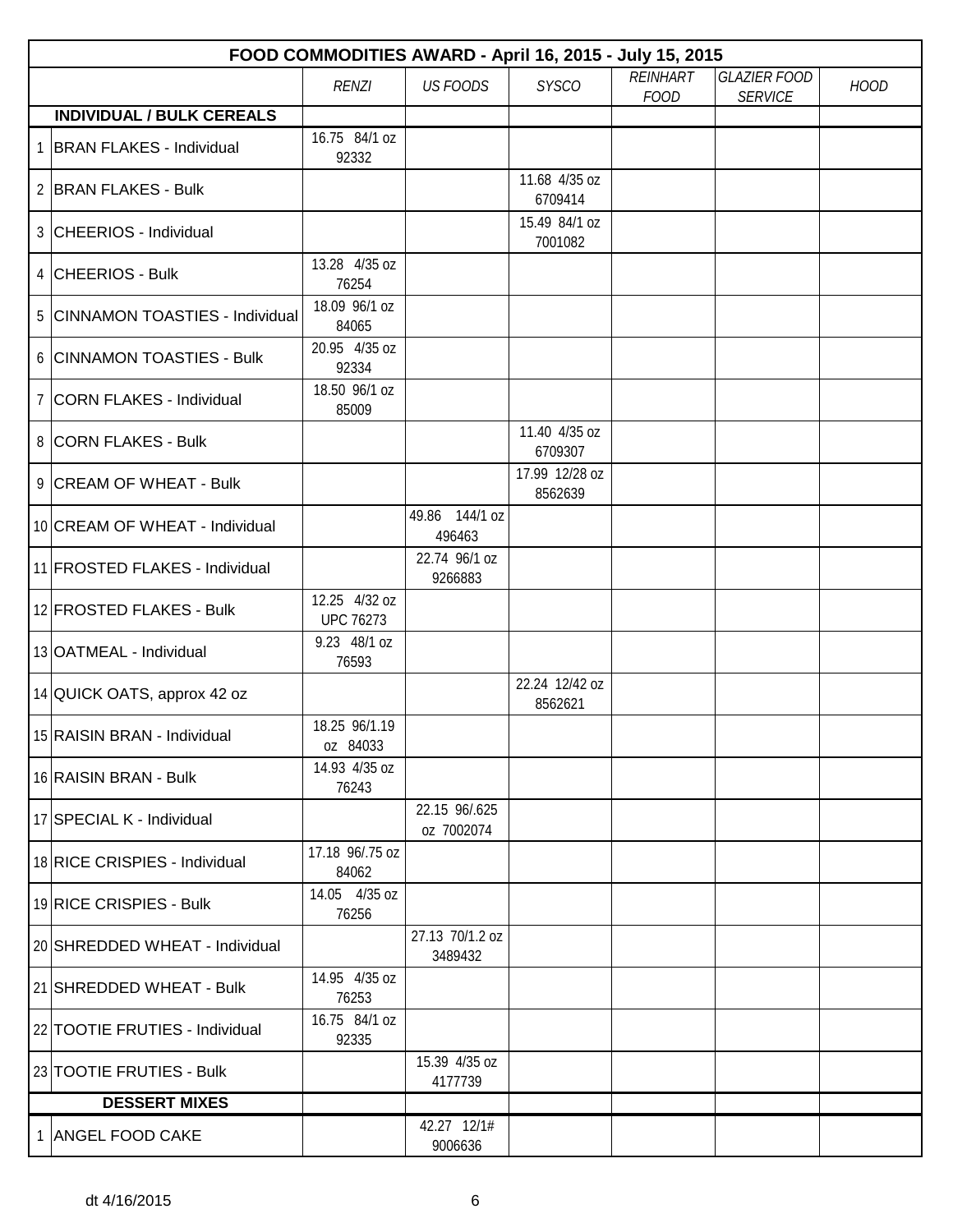|    | FOOD COMMODITIES AWARD - April 16, 2015 - July 15, 2015   |                                       |                            |                          |                                |                                       |             |  |  |  |
|----|-----------------------------------------------------------|---------------------------------------|----------------------------|--------------------------|--------------------------------|---------------------------------------|-------------|--|--|--|
|    |                                                           | <b>RENZI</b>                          | <b>US FOODS</b>            | <b>SYSCO</b>             | <b>REINHART</b><br><b>FOOD</b> | <b>GLAZIER FOOD</b><br><b>SERVICE</b> | <b>HOOD</b> |  |  |  |
|    | 2 APPLE PIE FILLING                                       |                                       |                            | 27.02 6/#10<br>6348015   |                                |                                       |             |  |  |  |
|    | 3 BROWNIE MIX                                             |                                       |                            | 24.44 6/5#<br>1242439    |                                |                                       |             |  |  |  |
|    | 4 BROWNIE MIX, Sugar Free                                 |                                       |                            |                          |                                |                                       |             |  |  |  |
|    | 5 CAKE MIX, CARROT                                        | 26.75 6/5#<br>28139 S/O               |                            |                          |                                |                                       |             |  |  |  |
|    | 6 CAKE MIX, CARROT, Sugar Free                            |                                       |                            |                          |                                |                                       |             |  |  |  |
|    | 7 CAKE MIX, CHOCOLATE                                     |                                       |                            | 23.94 6/5#<br>1242985    |                                |                                       |             |  |  |  |
| 8  | CAKE MIX, CHOCOLATE, Sugar<br>Free                        |                                       | 24.45 6/18.3 oz<br>2195816 |                          |                                |                                       |             |  |  |  |
|    | 9 CAKE MIX, SPICE                                         | 25.50 6/5#<br>28250 S/O               |                            |                          |                                |                                       |             |  |  |  |
|    | 10 CAKE MIX, YELLOW                                       |                                       |                            | 21.16 6/5#<br>5301627    |                                |                                       |             |  |  |  |
|    | 11 CAKE MIX, WHITE                                        |                                       |                            | 21.16 6/5#<br>5301601    |                                |                                       |             |  |  |  |
|    | 12 CAKE MIX, WHITE, Sugar Free                            |                                       | 24.72 6/18.3 oz<br>6187447 |                          |                                |                                       |             |  |  |  |
|    | 13 CHEESECAKE                                             | 59.95 6/4#<br>28216 S/O               |                            |                          |                                |                                       |             |  |  |  |
|    | 14 EGG CUSTARD - No Bake                                  |                                       |                            | 60.02 6/24 oz<br>5586086 |                                |                                       |             |  |  |  |
|    | 15 GINGERBREAD MIX                                        | 23.00 6/5#<br><b>UPC 64003</b>        |                            |                          |                                |                                       |             |  |  |  |
| 16 | ICING, READY TO SPREAD:<br><b>MUST BE SHELF STABLE:</b>   |                                       |                            |                          | 22.28<br>12#<br>72082          |                                       |             |  |  |  |
| 17 | ICING, READY TO SPREAD:<br>MUST BE SHELF STABLE : Vanilla |                                       |                            |                          | 19.88 12#<br>38998             |                                       |             |  |  |  |
|    | 18 ICING, CHOCOLATE, Sugar Free                           |                                       |                            |                          |                                |                                       |             |  |  |  |
|    | 19 ICING, WHITE, Sugar Free                               |                                       |                            |                          |                                |                                       |             |  |  |  |
| 20 | ICING, SMOOTH SPREAD (add<br>water)                       |                                       | 30.35 6/5#<br>6509657      |                          |                                |                                       |             |  |  |  |
|    | 21 MUFFIN MIX, BANANA NUT                                 | 55.00 6/5#<br>28014                   |                            |                          |                                |                                       |             |  |  |  |
|    | 22 MUFFIN MIX, BASIC                                      |                                       |                            | 20.33 6/5#<br>6525950    |                                |                                       |             |  |  |  |
|    | 23 MUFFIN MIX, BLUEBERRY                                  |                                       | 22.51 6/5#<br>4386884      |                          |                                |                                       |             |  |  |  |
|    | 24 MUFFIN MIX, BRAN                                       | 45.00 6/5#<br>28225 honey bran<br>S/O |                            |                          |                                |                                       |             |  |  |  |
|    | 25 MUFFIN MIX, CORN                                       |                                       | 21.86 6/5#<br>2316503      |                          |                                |                                       |             |  |  |  |
|    | <b>COOKING PRODUCTS</b>                                   |                                       |                            |                          |                                |                                       |             |  |  |  |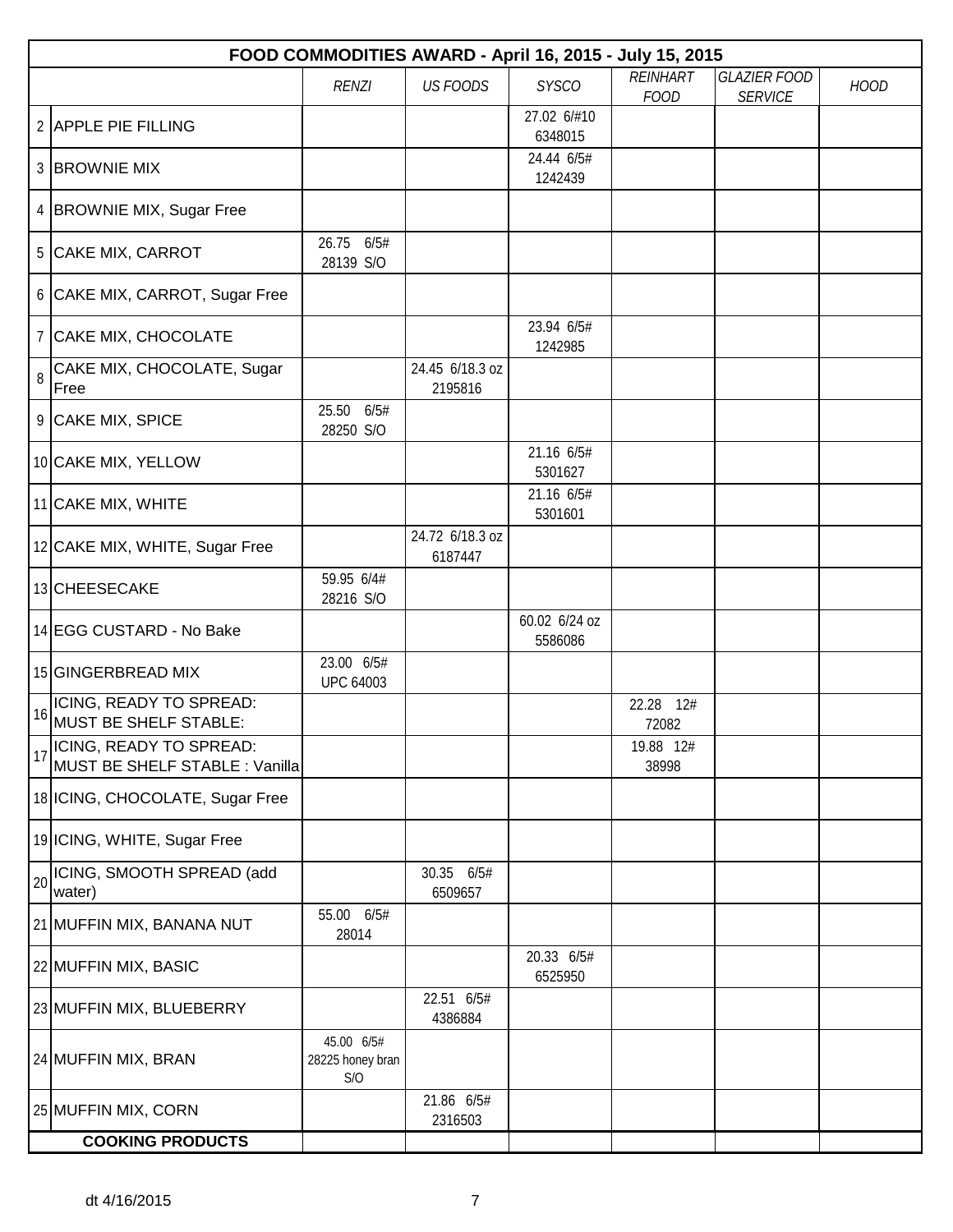|    | FOOD COMMODITIES AWARD - April 16, 2015 - July 15, 2015    |                             |                               |                           |                                |                                       |             |  |  |  |
|----|------------------------------------------------------------|-----------------------------|-------------------------------|---------------------------|--------------------------------|---------------------------------------|-------------|--|--|--|
|    |                                                            | <b>RENZI</b>                | <b>US FOODS</b>               | <b>SYSCO</b>              | <b>REINHART</b><br><b>FOOD</b> | <b>GLAZIER FOOD</b><br><b>SERVICE</b> | <b>HOOD</b> |  |  |  |
|    | 1 BEEF BASE                                                |                             | 12.16 12/1#<br>5328885        |                           |                                |                                       |             |  |  |  |
|    | 2 BEEF BASE, LOW SODIUM                                    |                             | 24.82 6/1#<br>3347044         |                           |                                |                                       |             |  |  |  |
|    | 3 BEEF BROTH, LOW SODIUM                                   | 26.50 12/2#<br>36582 S/O    |                               |                           |                                |                                       |             |  |  |  |
|    | 4   BISQUICK MIX                                           | 21.50 6/5#<br>28237         |                               |                           |                                |                                       |             |  |  |  |
|    | 5 BREAD CRUMBS, ITALIAN                                    | 18.25 6/5#<br>29131         |                               |                           |                                |                                       |             |  |  |  |
|    | 6 CHICKEN BROTH, LOW SODIUM                                | 26.50 12/2#<br>36581 S/O    |                               |                           |                                |                                       |             |  |  |  |
|    | 7 CHICKEN GRAVY                                            |                             |                               | 38.08 12/5#<br>4220364    |                                |                                       |             |  |  |  |
|    | 8 CHICKEN GRAVY, LOW SODIUM                                | 33.50 8/16 oz<br>57736      |                               |                           |                                |                                       |             |  |  |  |
|    | 9 CHICKEN BASE                                             |                             | 13.44 12/1#<br>3328887        |                           |                                |                                       |             |  |  |  |
|    | 10 CHICKEN BASE, LOW SODIUM                                |                             |                               | 19.93 6/1#<br>6213359     |                                |                                       |             |  |  |  |
|    | 11 CRISPY ONIONS                                           |                             |                               | 32.83 6/24 oz<br>0435671  |                                |                                       |             |  |  |  |
|    | 12 FALAFEL                                                 |                             |                               | 20.38 2/5#<br>8022297     |                                |                                       |             |  |  |  |
| 13 | <b>INSTANT BROTH &amp; SEASONING -</b><br>BEEF, LOW SODIUM |                             | 30.22 300/4 gr<br>5008339 S/O |                           |                                |                                       |             |  |  |  |
| 14 | INSTANT BROTH & SEASONING -<br>CHICKEN, LOW SODIUM         |                             | 30.25 300/4 gr<br>8008336     |                           |                                |                                       |             |  |  |  |
|    | 15 MINCED GARLIC                                           |                             |                               | 16.26 6/32 oz<br>5975289  |                                |                                       |             |  |  |  |
|    | 16 PANCAKE MIX                                             |                             |                               | 19.23 6/5#<br>2810432     |                                |                                       |             |  |  |  |
|    | 17 PORK GRAVY MIX                                          |                             | 16.79 6/11.3 oz<br>5603410    |                           |                                |                                       |             |  |  |  |
|    | 18 PORK GRAVY MIX, LOW SODIUM                              | 32.00 8/1#<br>57709         |                               |                           |                                |                                       |             |  |  |  |
|    | 19 SAUSAGE GRAVY                                           | 45.65 6/105 oz<br>10625     |                               |                           |                                |                                       |             |  |  |  |
|    | 20 SOY SAUCE, LOW SODIUM                                   | 36.40 6/.5 gal<br>37300 S/O |                               |                           |                                |                                       |             |  |  |  |
|    | 21 STUFFING MIX                                            | 29.50 6/32 oz<br>65035      |                               |                           |                                |                                       |             |  |  |  |
|    | 22 STUFFING MIX, CHICKEN                                   |                             | 38.92 12/1.75#<br>6922769     |                           |                                |                                       |             |  |  |  |
|    | 23 SWEETENED CONDENSED MILK                                |                             |                               | 37.08 24/14 oz<br>9312596 |                                |                                       |             |  |  |  |
| 24 | THICK-IT INSTANT HEALTHCARE<br>FOOD THICKENER - PC         | 13.35 100/6.5<br>gr 76723   |                               |                           |                                |                                       |             |  |  |  |
| 25 | THICK-IT INSTANT HEALTHCARE<br>FOOD THICKENER - Bulk       |                             |                               | 61.90 25#<br>0102194      |                                |                                       |             |  |  |  |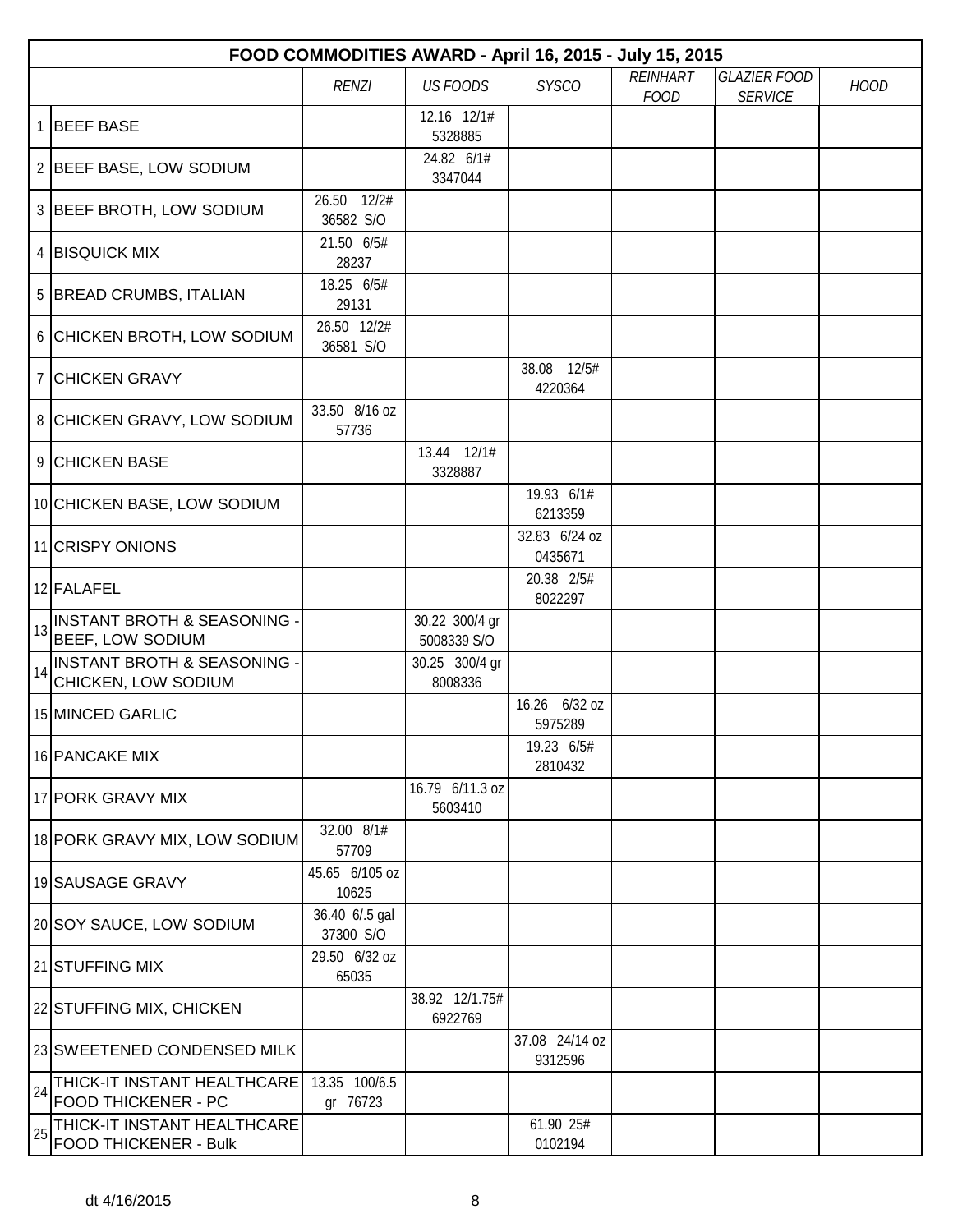|    | FOOD COMMODITIES AWARD - April 16, 2015 - July 15, 2015 |                        |                          |                            |                                |                                       |             |  |  |  |
|----|---------------------------------------------------------|------------------------|--------------------------|----------------------------|--------------------------------|---------------------------------------|-------------|--|--|--|
|    |                                                         | <b>RENZI</b>           | <b>US FOODS</b>          | <b>SYSCO</b>               | <b>REINHART</b><br><b>FOOD</b> | <b>GLAZIER FOOD</b><br><b>SERVICE</b> | <b>HOOD</b> |  |  |  |
|    | 26 TOFU                                                 |                        | 14.65 12/.85#<br>5651765 |                            |                                |                                       |             |  |  |  |
| 27 | TURKEY GRAVY MIX, LOW<br>SODIUM                         | 22.00 8/15 oz<br>28430 |                          |                            |                                |                                       |             |  |  |  |
|    | 28 VEGETABLE BASE                                       |                        |                          | 16.37 6/1#<br>5682935      |                                |                                       |             |  |  |  |
|    | 29 VINEGAR                                              | 5.78 4/gal<br>56100    |                          |                            |                                |                                       |             |  |  |  |
| 30 | WORCESTERSHIRE SAUCE,<br>LOW SODIUM                     |                        |                          | 21.06 4/gal<br>4007894     |                                |                                       |             |  |  |  |
|    | <b>SALAD DRESSINGS</b>                                  |                        |                          |                            |                                |                                       |             |  |  |  |
| 1  | <b>SALAD DRESSING Low Fat</b><br>French                 | 32.25 4/gal<br>56050   |                          |                            |                                |                                       |             |  |  |  |
|    | 2 SALAD DRESSING Low Fat Ranch                          |                        |                          | 26.19 4/gal<br>4086575     |                                |                                       |             |  |  |  |
| 3  | SALAD DRESSING Low Fat<br>Golden Italian                | 16.95 4/gal<br>56295   |                          |                            |                                |                                       |             |  |  |  |
| 4  | SALAD DRESSING Low Fat<br>Thousand Island               |                        |                          |                            |                                |                                       |             |  |  |  |
|    | 5 SALAD DRESSING Catalina                               |                        | 34.73 4/gal<br>43802     |                            |                                |                                       |             |  |  |  |
|    | 6 SALAD DRESSING Italian                                |                        | 19.01 4/gal<br>4342184   |                            |                                |                                       |             |  |  |  |
|    | 7 SALAD DRESSING Ranch                                  |                        | 22.85 4/gal<br>8342180   |                            |                                |                                       |             |  |  |  |
| 8  | <b>SALAD DRESSING Thousand</b><br>Island                |                        |                          | 24.13 4/gal<br>4069431     |                                |                                       |             |  |  |  |
| 9  | SALAD DRESSING POWDER<br>MIX, Italian                   |                        |                          | 30.86 18/7.6 oz<br>4847323 |                                |                                       |             |  |  |  |
|    | <b>SPICES</b>                                           |                        |                          |                            |                                |                                       |             |  |  |  |
|    | 1 BASIL LEAVES                                          |                        | $2.64$ 5 oz<br>2435485   |                            |                                |                                       |             |  |  |  |
|    | 2 BASIL, CRUSHED                                        |                        | 5.89 5.5 oz<br>760041    |                            |                                |                                       |             |  |  |  |
|    | 3 BLACK PEPPER                                          |                        |                          |                            | 6.80 14 oz<br>J2836            |                                       |             |  |  |  |
|    | 4 CELERY SALT                                           |                        | 3.87 35 oz<br>6353429    |                            |                                |                                       |             |  |  |  |
|    | 5 CHILI POWDER                                          |                        | 3.59 18 oz<br>760116     |                            |                                |                                       |             |  |  |  |
|    | 6 CHIVES, DRIED                                         |                        | 3.26 1 oz<br>2435782     |                            |                                |                                       |             |  |  |  |
|    | 7 CINNAMON                                              |                        | 3.76 18 oz<br>5353115    |                            |                                |                                       |             |  |  |  |
|    | 8 CRUSHED RED PEPPER                                    |                        | 3.63 12 oz<br>760462     |                            |                                |                                       |             |  |  |  |
|    | 9 DILL WEED                                             |                        | 5.05 5.5 oz<br>778423    |                            |                                |                                       |             |  |  |  |
|    | 10 GARLIC, Fresh                                        |                        |                          | 53.89 4/5#<br>1396746      |                                |                                       |             |  |  |  |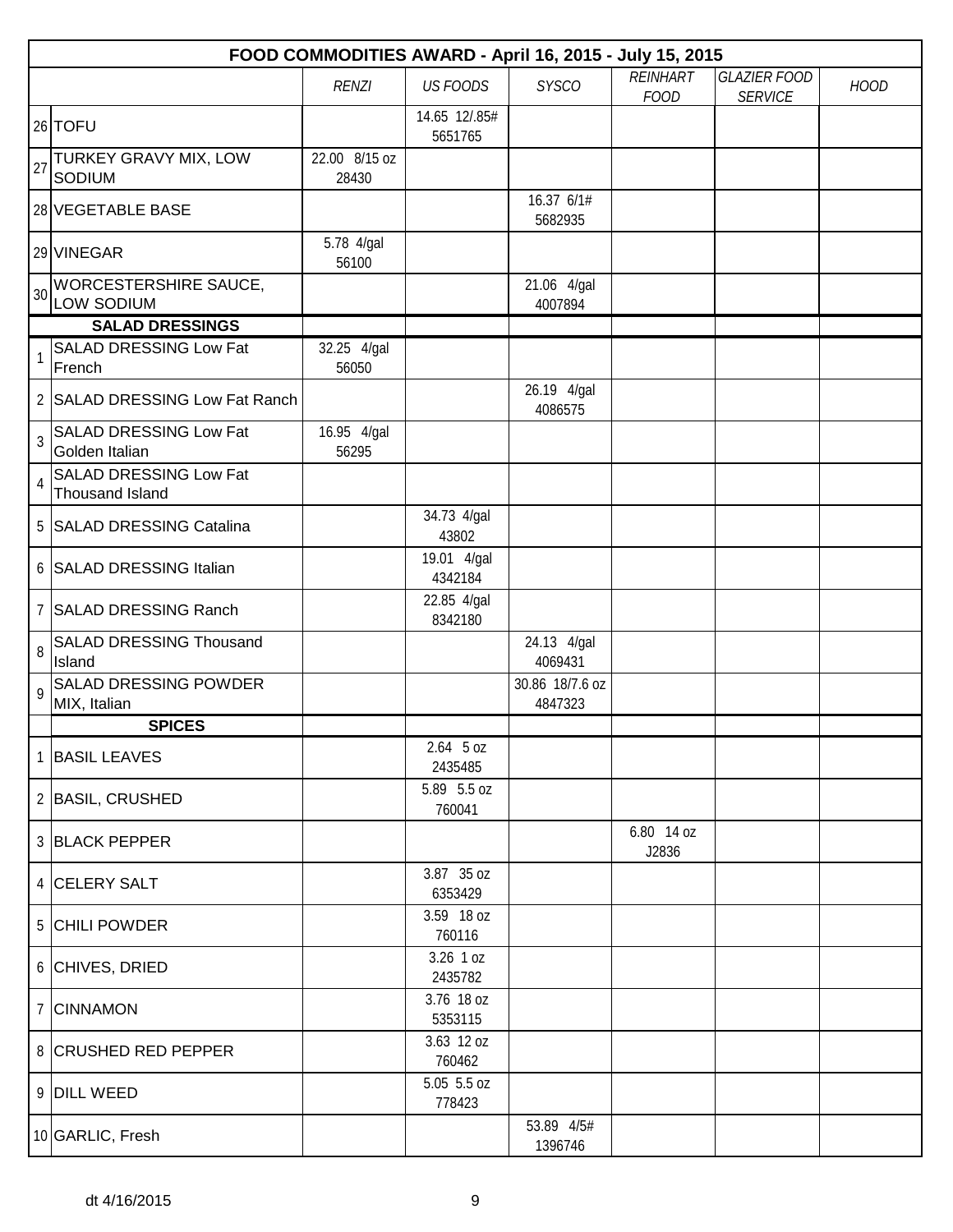|                | FOOD COMMODITIES AWARD - April 16, 2015 - July 15, 2015 |                              |                                        |                             |                                |                                       |             |  |  |
|----------------|---------------------------------------------------------|------------------------------|----------------------------------------|-----------------------------|--------------------------------|---------------------------------------|-------------|--|--|
|                |                                                         | <b>RENZI</b>                 | <b>US FOODS</b>                        | <b>SYSCO</b>                | <b>REINHART</b><br><b>FOOD</b> | <b>GLAZIER FOOD</b><br><b>SERVICE</b> | <b>HOOD</b> |  |  |
|                | 11 GARLIC POWDER                                        |                              | 4.42 21 oz<br>2501161                  |                             |                                |                                       |             |  |  |
|                | 12 GROUND GINGER                                        |                              | 5.85 15 oz<br>760306                   |                             |                                |                                       |             |  |  |
|                | 13 LEMON PEPPER                                         |                              | 5.26 28 oz<br>6501159                  |                             |                                |                                       |             |  |  |
|                | 14 MONTREAL STEAK SEASONING                             |                              |                                        | 48.41 6/29 oz<br>6639553    |                                |                                       |             |  |  |
|                | 15 MRS. DASH SALT SUBSTITUTE                            |                              |                                        | 13.78 300/.3 oz<br>1116052  |                                |                                       |             |  |  |
|                | 16 NUTMEG                                               |                              | 6.73 16 oz<br>760355                   |                             |                                |                                       |             |  |  |
|                | 17 ONIONS, dehydrated                                   | 62.00 4/5#<br>29130 15.50 ea |                                        |                             |                                |                                       |             |  |  |
|                | 18 ONION POWDER                                         |                              | 3.04 20 oz<br>4353280                  |                             |                                |                                       |             |  |  |
|                | 19 OREGANO                                              |                              | 9.79 24 oz<br>760850                   |                             |                                |                                       |             |  |  |
|                | 20 PAPRIKA                                              |                              | 4.65 18 oz<br>760405                   |                             |                                |                                       |             |  |  |
|                | 21 PARSLEY FLAKES                                       |                              | 9.59 16 oz<br>7361884                  |                             |                                |                                       |             |  |  |
|                | 22 POULTRY SEASONING                                    |                              | 4.18 10 oz<br>760595                   |                             |                                |                                       |             |  |  |
|                | 23 TACO SEASONING                                       | 12.05 5#<br>56683            |                                        |                             |                                |                                       |             |  |  |
|                | <b>SOUP</b>                                             |                              |                                        |                             |                                |                                       |             |  |  |
|                | 1 CHICKEN NOODLE LO-SO, 7.5 oz                          |                              | 16.40 24/7.25<br>oz 4007951            |                             |                                |                                       |             |  |  |
|                | 2 CHICKEN NOODLE LO-SO, 50 oz                           |                              | 33.42 12/50 oz<br>3016912              |                             |                                |                                       |             |  |  |
|                | 3 CREAM OF CELERY, 7.5 oz                               |                              |                                        |                             |                                |                                       |             |  |  |
| 4              | <b>CREAM OF CELERY,</b><br>CONDENSED, 50 oz             |                              |                                        | 25.96 12/50 oz<br>4040317   |                                |                                       |             |  |  |
| 5              | CREAM OF CHICKEN, LO-SO, 7.5<br>0Z                      |                              | 16.12 24/7.25<br>oz 2007953 Not<br>L/S |                             |                                |                                       |             |  |  |
|                | 6 CREAM OF MUSHROOM, 7.5 oz                             |                              | 16.03 24/7.25<br>oz 2001972            |                             |                                |                                       |             |  |  |
| $\overline{1}$ | CREAM OF MUSHROOM LO-SO,<br>#5                          |                              | 35.79 12/49.5<br>oz 7007941            |                             |                                |                                       |             |  |  |
|                | 8 TOMATO, 7.5 oz                                        |                              | 15.61 24/7.25<br>oz 3001989            |                             |                                |                                       |             |  |  |
|                | 9 TOMATO, CONDENSED, 50 oz                              |                              | 23.28 12/50 oz<br>9001934              |                             |                                |                                       |             |  |  |
|                | 10 TOMATO LO-SO - #5                                    |                              |                                        | 28.07 12/50 oz<br>4146445   |                                |                                       |             |  |  |
|                | 11 TOMATO LO-SO - 7.5 oz                                |                              |                                        | 16.13 24/7.25<br>oz 4013066 |                                |                                       |             |  |  |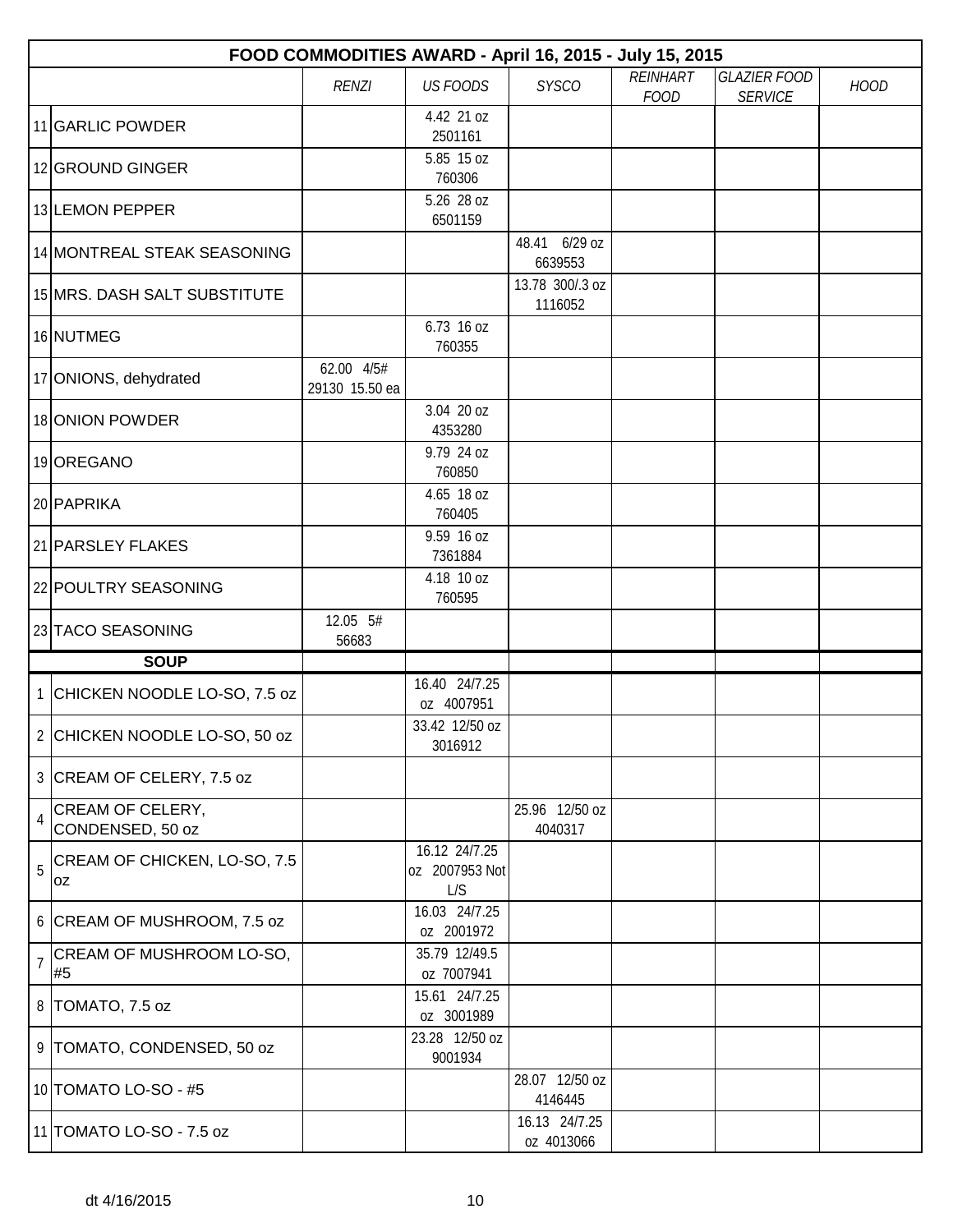|    | FOOD COMMODITIES AWARD - April 16, 2015 - July 15, 2015 |                          |                             |                           |                                |                                       |             |  |  |  |
|----|---------------------------------------------------------|--------------------------|-----------------------------|---------------------------|--------------------------------|---------------------------------------|-------------|--|--|--|
|    |                                                         | <b>RENZI</b>             | <b>US FOODS</b>             | <b>SYSCO</b>              | <b>REINHART</b><br><b>FOOD</b> | <b>GLAZIER FOOD</b><br><b>SERVICE</b> | <b>HOOD</b> |  |  |  |
|    | 12 VEGETABLE LO-SO, 7.5 oz                              |                          | 15.83 24/7.25<br>oz 8007957 |                           |                                |                                       |             |  |  |  |
|    | <b>FROZEN DESSERTS</b>                                  |                          |                             |                           |                                |                                       |             |  |  |  |
|    | 1 APPLE PIE RAW                                         |                          |                             | 20.96 6/46 oz<br>1972744  |                                |                                       |             |  |  |  |
|    | 2 APPLE PIE BAKED                                       |                          |                             | 25.55 6/48 oz<br>9787748  |                                |                                       |             |  |  |  |
|    | 3 APPLE PIE SUGAR FREE                                  |                          | 33.33 6/46 oz<br>1164151    |                           |                                |                                       |             |  |  |  |
|    | 4 BERRY MEDLEY                                          |                          | 37.24 6/42 oz<br>4983730    |                           |                                |                                       |             |  |  |  |
|    | 5 BLUEBERRY PIE RAW                                     |                          |                             | 30.37 6/46 oz<br>1972728  |                                |                                       |             |  |  |  |
|    | BLUEBERRY PIE, DIET SUGAR<br>$6$ FREE                   |                          | 50.54 6/46 oz<br>2164150    |                           |                                |                                       |             |  |  |  |
|    | 7 BOSTON CREAM PIE                                      |                          |                             | 27.57 6/33 oz<br>1972090  |                                |                                       |             |  |  |  |
|    | 8 CARROT CAKE premade                                   | 50.10 4/10"<br>50010     |                             |                           |                                |                                       |             |  |  |  |
|    | 9 CHERRY PIE RAW                                        |                          |                             | 28.35 6/46 oz<br>1972702  |                                |                                       |             |  |  |  |
|    | 10 CHERRY PIE, DIET SUGAR FREE                          |                          | 51.25 6/46 oz<br>8164147    |                           |                                |                                       |             |  |  |  |
|    | 11 CREAM PIE: Banana Cream                              |                          |                             | 20.14 6/27 oz<br>9788936  |                                |                                       |             |  |  |  |
|    | 12 CREAM PIE: Chocolate                                 |                          |                             |                           | 39.58<br>4/38 oz<br>63708      |                                       |             |  |  |  |
|    | 13 CREAM PIE: Coconut Cream                             |                          |                             |                           | 37.44 4/43 oz<br>71612         |                                       |             |  |  |  |
|    | 14 FRUIT OF THE FOREST PIE                              |                          |                             | 31.45 6/48 oz<br>9785601  |                                |                                       |             |  |  |  |
| 15 | ICE CREAM, CHOCOLATE,<br>approx 4 oz                    |                          | 9.89 48/4 oz<br>766899      |                           |                                |                                       |             |  |  |  |
| 16 | ICE CREAM, STRAWBERRY,<br>approx 4 oz                   |                          | 9.58 48/4 oz<br>766881      |                           |                                |                                       |             |  |  |  |
| 17 | ICE CREAM, VANILLA, approx 4<br>0Z                      |                          | 9.58 48/4 oz<br>766907      |                           |                                |                                       |             |  |  |  |
|    | 18 ICE CREAM, VANILLA -LACTOSE,<br>approx 4 oz          |                          |                             | 9.54 24/4 oz<br>1819242   |                                |                                       |             |  |  |  |
|    | 19 ICE CREAM, NSA CHOCOLATE,<br>approx 4 oz             | 5.80 24/4 oz<br>71002    |                             |                           |                                |                                       |             |  |  |  |
|    | 20 ICE CREAM, NSA VANILLA,<br>approx 4 oz               | 5.80 24/4 oz<br>71009 SF |                             |                           |                                |                                       |             |  |  |  |
|    | 21 LEMON PIE                                            |                          |                             | 26.04 6/36 oz<br>9788522  |                                |                                       |             |  |  |  |
|    | 22 STRAWBERRY RHUBARB PIE                               |                          |                             | 26.04 6/46 oz<br>9785312  |                                |                                       |             |  |  |  |
|    | 23 WHIP TOPPING                                         |                          |                             | 35.67 12/32 oz<br>1060375 |                                |                                       |             |  |  |  |
|    | <b>JUICES / DRINK MIX</b>                               |                          |                             |                           |                                |                                       |             |  |  |  |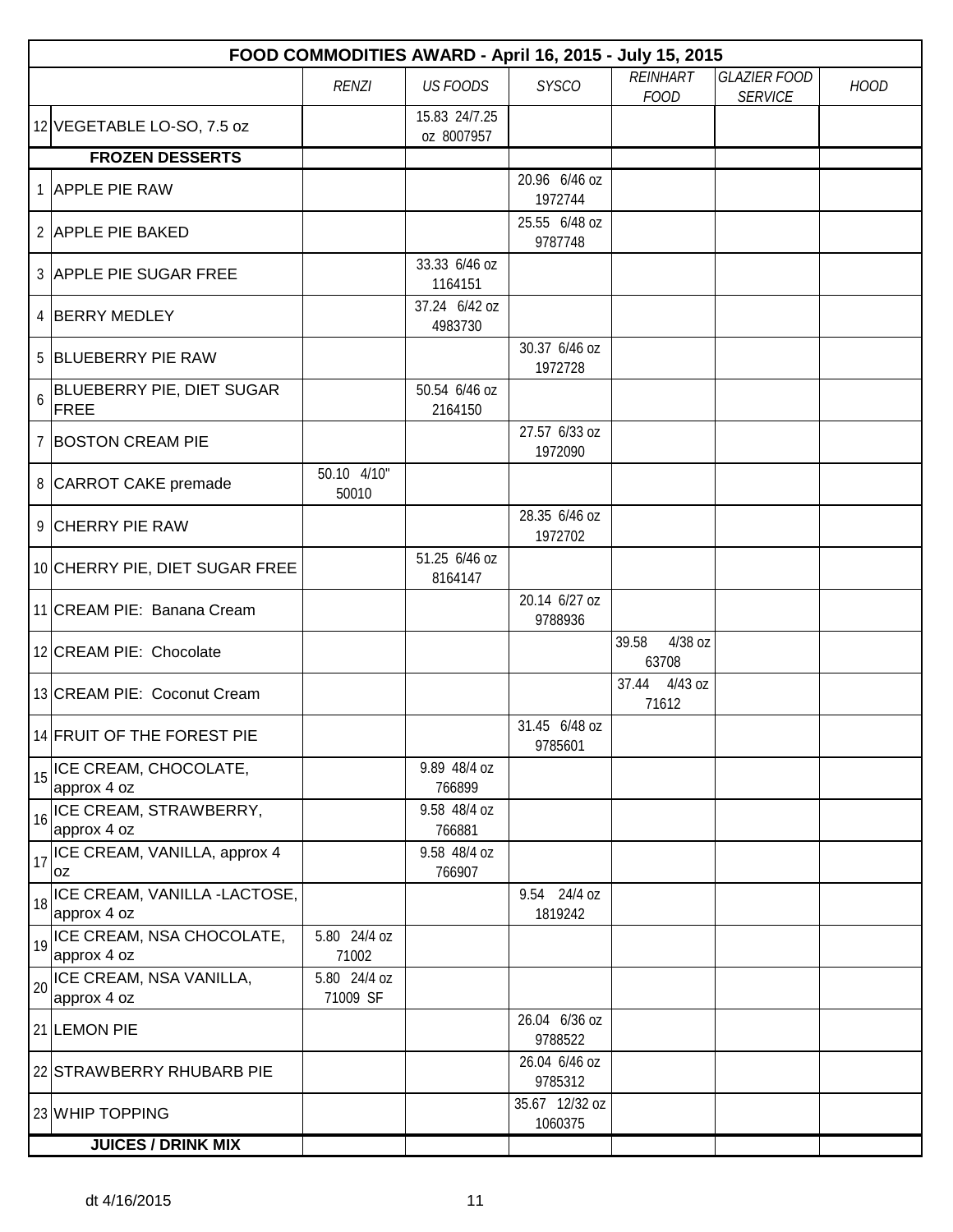|    | FOOD COMMODITIES AWARD - April 16, 2015 - July 15, 2015 |                              |                            |                           |                                |                                       |             |  |  |
|----|---------------------------------------------------------|------------------------------|----------------------------|---------------------------|--------------------------------|---------------------------------------|-------------|--|--|
|    |                                                         | <b>RENZI</b>                 | <b>US FOODS</b>            | <b>SYSCO</b>              | <b>REINHART</b><br><b>FOOD</b> | <b>GLAZIER FOOD</b><br><b>SERVICE</b> | <b>HOOD</b> |  |  |
|    | $1$ APPLE - 46 oz                                       |                              | 15.58 12/46 oz<br>5327762  |                           |                                |                                       |             |  |  |
|    | 2 CRANBERRY - 46 oz                                     |                              |                            | 14.87 12/46 oz<br>0477194 |                                |                                       |             |  |  |
|    | 3 GRAPE JUICE - 46 oz                                   |                              | 22.29 12/46 oz<br>5327408  |                           |                                |                                       |             |  |  |
|    | $4$ ORANGE - 64 oz                                      |                              | 14.43 8/64 oz<br>285189    |                           |                                |                                       |             |  |  |
|    | $5$ PINEAPPLE - 46 oz                                   |                              | 19.32 12/46 oz<br>3327749  |                           |                                |                                       |             |  |  |
|    | $6$ TOMATO - 46 oz                                      | 13.95 12/46 oz<br>47060      |                            |                           |                                |                                       |             |  |  |
|    | 7 APPLE EZO, 5.5 oz                                     |                              | 15.28 48/5.5 oz<br>4469870 |                           |                                |                                       |             |  |  |
|    | 8 CRANBERRY EZO, 5.5 oz                                 | 16.95 48/5.5 oz<br>47345     |                            |                           |                                |                                       |             |  |  |
|    | 9 GRAPE EZO, 5.5 oz                                     |                              | 17.28 48/5.5 oz<br>4470142 |                           |                                |                                       |             |  |  |
|    | 10 GRAPEFRUIT EZO, 5.5 oz                               |                              | 15.00 48/5.5 oz<br>3470119 |                           |                                |                                       |             |  |  |
|    | 11 ORANGE JUICE EZO, 5.5 oz                             |                              | 15.03 48/5.5 oz<br>285379  |                           |                                |                                       |             |  |  |
|    | 12 ORANGE/PINEAPPLE EZO, 5.5 oz                         |                              |                            |                           |                                |                                       |             |  |  |
|    | 13 PINEAPPLE EZO, 5.5 oz                                | 16.99 48/6 oz<br>47048       |                            |                           |                                |                                       |             |  |  |
|    | 14 PRUNE EZO, 4 oz                                      | 26.85 96/4 oz                |                            |                           |                                |                                       |             |  |  |
|    | 15 PRUNE EZO, 5.5 oz                                    | 26.95 48/5.5 oz<br>47064 S/O |                            |                           |                                |                                       |             |  |  |
|    | 16 TOMATO EZO, 5.5 oz                                   |                              | 13.44 48/5.5 oz<br>3470143 |                           |                                |                                       |             |  |  |
| 17 | V-8 EZO LO SO, 5.5 oz, low<br>sodium                    |                              | 20.72 48/5.5 oz<br>7020548 |                           |                                |                                       |             |  |  |
|    | $\big _{18}\big $ NO SUGAR ADDED - APPLE, 5.5<br>loz    |                              |                            |                           |                                |                                       |             |  |  |
|    | $\frac{1}{19}$ NO SUGAR ADDED - GRAPE, 5.5<br>0Z        |                              |                            |                           |                                |                                       |             |  |  |
| 20 | NO SUGAR ADDED - ORANGE,<br>5.5 oz                      |                              |                            |                           |                                |                                       |             |  |  |
| 21 | NO SUGAR ADDED - PINEAPPLE,<br>5.5 oz                   |                              |                            |                           |                                |                                       |             |  |  |
| 22 | <b>GRAPE DRINK MIX - POWDER,</b><br>24 oz               |                              | 19.62 12/24 oz<br>1328020  |                           |                                |                                       |             |  |  |
| 23 | ORANGE DRINK MIX - POWDER,<br>24 oz                     |                              | 16.46 12/24 oz<br>6328033  |                           |                                |                                       |             |  |  |
| 24 | LEMONADE DRINK MIX -<br>POWDER, 24 oz                   |                              | 16.46 12/24 oz<br>1328038  |                           |                                |                                       |             |  |  |
| 25 | PINK LEMONADE DRINK MIX -<br>POWDER, 24 oz              |                              | 16.46 12/24 oz<br>3328044  |                           |                                |                                       |             |  |  |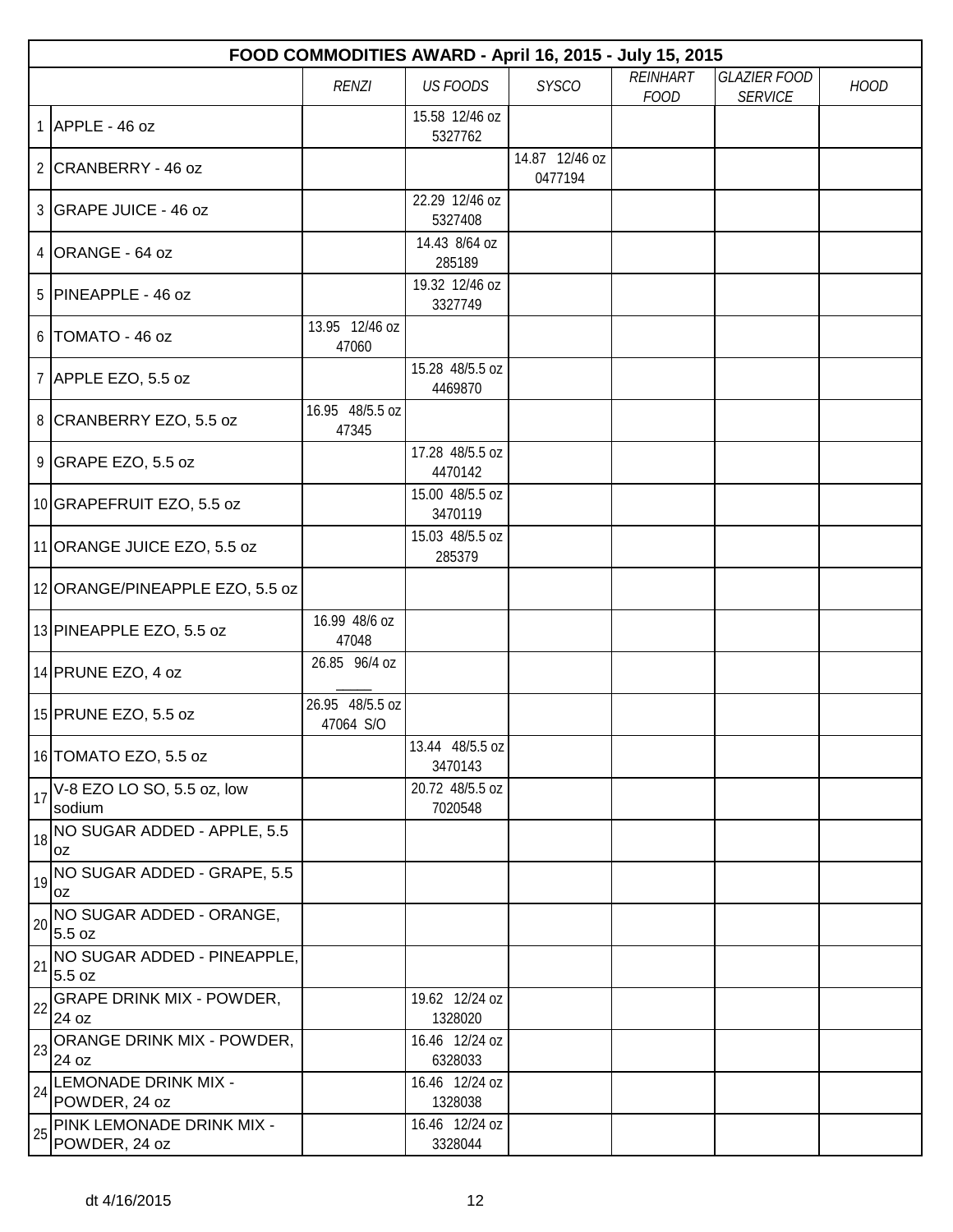|    | FOOD COMMODITIES AWARD - April 16, 2015 - July 15, 2015 |                                |                           |                           |                                |                                       |             |  |  |  |
|----|---------------------------------------------------------|--------------------------------|---------------------------|---------------------------|--------------------------------|---------------------------------------|-------------|--|--|--|
|    |                                                         | <b>RENZI</b>                   | <b>US FOODS</b>           | <b>SYSCO</b>              | <b>REINHART</b><br><b>FOOD</b> | <b>GLAZIER FOOD</b><br><b>SERVICE</b> | <b>HOOD</b> |  |  |  |
| 26 | ICE TEA DRINK MIX - POWDER,<br>24 oz                    |                                | 16.46 12/24 oz<br>4371761 |                           |                                |                                       |             |  |  |  |
|    | <b>BULK PRODUCTS / OTHER</b>                            |                                |                           |                           |                                |                                       |             |  |  |  |
|    | 1 AU GRATIN POTATOES                                    | 42.50 12/20.35<br>oz 34161     |                           |                           |                                |                                       |             |  |  |  |
|    | 2 BAKED BEANS (Gramma Brown)                            | 37.00 6/#10<br>66045           |                           |                           |                                |                                       |             |  |  |  |
|    | 3 BEETS, SLICED                                         |                                |                           | 17.76 6/#10<br>0173740    |                                |                                       |             |  |  |  |
|    | 4 BEETS, DICED                                          |                                |                           | 17.17 6/#10<br>4109328    |                                |                                       |             |  |  |  |
|    | 5 BEEF STEW                                             | 58.00 6/#10<br>66067           |                           |                           |                                |                                       |             |  |  |  |
|    | 6 BLACK OLIVES                                          | 27.98 6/#10<br>59012           |                           |                           |                                |                                       |             |  |  |  |
|    | 7 BROWN GRAVY, LOW SODIUM                               |                                | 31.26 12/#5<br>3007150    |                           |                                |                                       |             |  |  |  |
|    | 8 CANNONBALL BBQ SAUCE                                  | 17.25 4/gal<br>57212           |                           |                           |                                |                                       |             |  |  |  |
|    | 9 CHEDDAR CHEESE SAUCE                                  |                                | 25.10 6/#10<br>6564306    |                           |                                |                                       |             |  |  |  |
|    | 10 CHILI SAUCE                                          |                                | 22.13 6/#10<br>9328543    |                           |                                |                                       |             |  |  |  |
|    | 11 COFFEE, 14 -16 oz                                    |                                |                           | 77.85 24/14 oz<br>4036976 |                                |                                       |             |  |  |  |
|    | 12 COFFEE, DECAF, 14 -16 oz                             |                                |                           | 58.08 18/14 oz<br>6958045 |                                |                                       |             |  |  |  |
|    | 13 COLESLAW DRESSING                                    |                                | 21.92 4/gal<br>1328608    |                           |                                |                                       |             |  |  |  |
|    | 14 CREAM STYLE CORN                                     |                                |                           | 20.20 6/#10<br>0582106    |                                |                                       |             |  |  |  |
|    | 15 GARBANZO BEANS (CHIC PEAS)                           |                                | 17.54 6/#10<br>2499341    |                           |                                |                                       |             |  |  |  |
|    | 16 GRAPE JELLY                                          | 25.00 6/4#<br>91430            |                           |                           |                                |                                       |             |  |  |  |
|    | 17 GREEN BEANS, $10#$                                   |                                | 19.04 6/#10<br>4330270    |                           |                                |                                       |             |  |  |  |
|    | 18 GREEN BEANS, 14 -16 oz                               |                                |                           |                           |                                |                                       |             |  |  |  |
|    | 19 GREEN PEPPERS                                        | 25.50 6/#10<br>60095 red&green |                           |                           |                                |                                       |             |  |  |  |
|    | 20 HOT SAUCE, MONARCH or equal                          |                                |                           | 17.80 4/gal<br>5146154    |                                |                                       |             |  |  |  |
|    | 21 ITALIAN BREADCRUMBS                                  |                                |                           |                           |                                |                                       |             |  |  |  |
|    | 22 KETCHUP                                              |                                |                           | 16.83 6/#10<br>4113361    |                                |                                       |             |  |  |  |
|    | 23 KETCHUP, 12 - 14 oz                                  |                                |                           | 24.35 36/14 oz<br>4560934 |                                |                                       |             |  |  |  |
|    | 24 KIDNEY BEANS, #10                                    |                                | 19.24 6/#10<br>2329183    |                           |                                |                                       |             |  |  |  |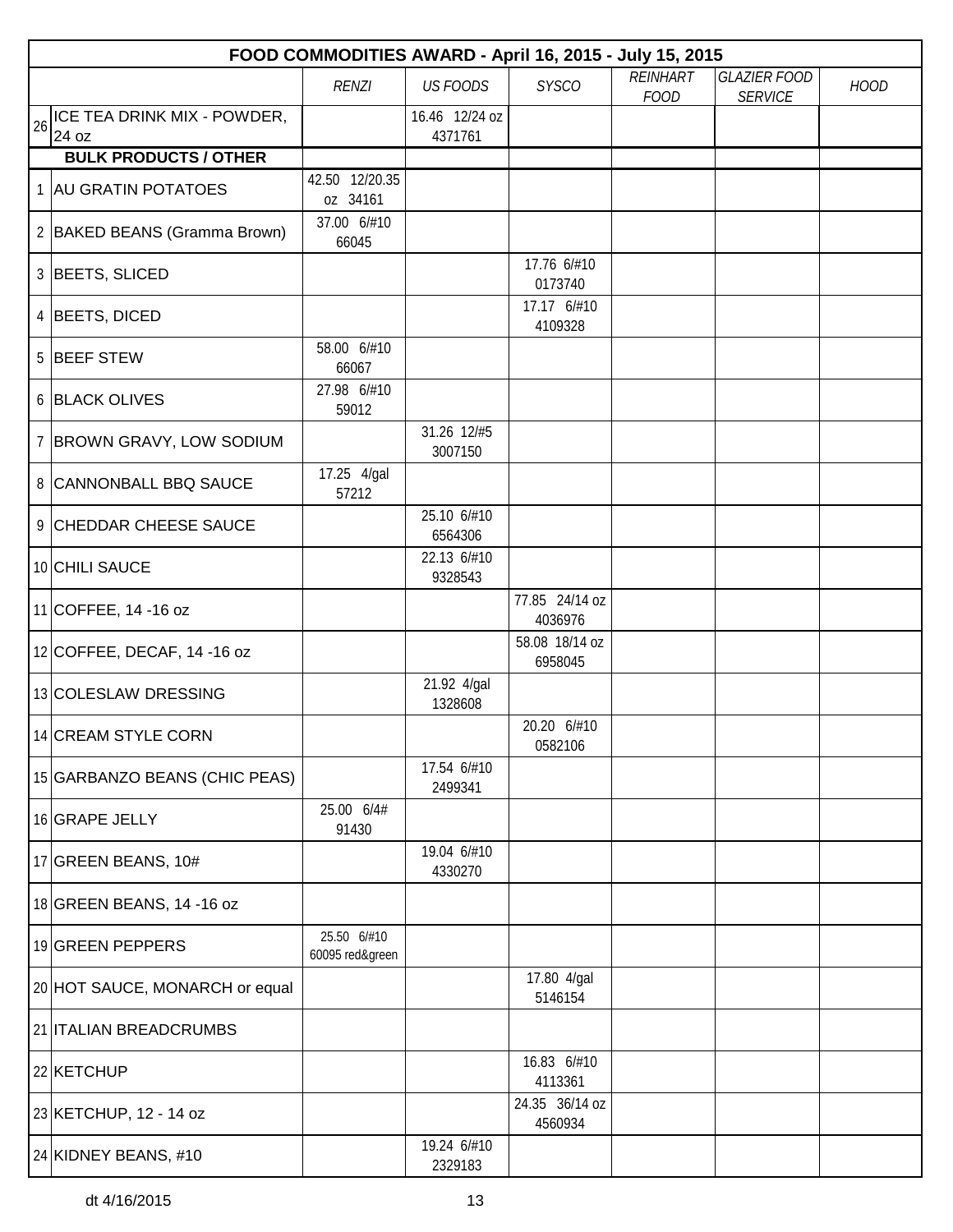|    |                                                 | FOOD COMMODITIES AWARD - April 16, 2015 - July 15, 2015 |                        |                           |                                |                                       |             |
|----|-------------------------------------------------|---------------------------------------------------------|------------------------|---------------------------|--------------------------------|---------------------------------------|-------------|
|    |                                                 | <b>RENZI</b>                                            | <b>US FOODS</b>        | <b>SYSCO</b>              | <b>REINHART</b><br><b>FOOD</b> | <b>GLAZIER FOOD</b><br><b>SERVICE</b> | <b>HOOD</b> |
|    | 25 KIDNEY BEANS, 14 - 16 oz                     |                                                         |                        |                           | 18.84<br>24/15.5<br>oz J2054   |                                       |             |
|    | 26 MASHED POTATOES                              |                                                         |                        | 33.95 6/#10<br>7955868    |                                |                                       |             |
|    | 27 MAYONNAISE, REGULAR                          |                                                         |                        | 18.08 4/gal<br>4002432    |                                |                                       |             |
|    | 28 MAYONNAISE, LOW FAT                          |                                                         | 21.73 4/gal<br>5328323 |                           |                                |                                       |             |
|    | 29 MUSHROOMS                                    |                                                         |                        | 33.79 6/#10<br>5072137    |                                |                                       |             |
|    | 30 MUSTARD, 12 oz bottle                        |                                                         |                        | 13.37 12/12 oz<br>4736070 |                                |                                       |             |
|    | 31 MUSTARD                                      | 12.10 4/gal<br>30058                                    |                        |                           |                                |                                       |             |
|    | 32 NORTHERN BEAN                                |                                                         | 17.66 6/#10<br>4330130 |                           |                                |                                       |             |
|    | 33 PEANUT BUTTER                                |                                                         |                        | 37.75 6/5#<br>4009189     |                                |                                       |             |
|    | 34 PEPPERS, RED & GREEN                         |                                                         |                        | 20.98 20#<br>7711179      |                                |                                       |             |
|    | 35 PICKLES, Dill                                |                                                         |                        | 20.62 5 gal<br>1392943    |                                |                                       |             |
|    | 36 PINTO BEANS                                  |                                                         | 17.09 6/#10<br>6332332 |                           |                                |                                       |             |
|    | 37 PIZZA SAUCE Grade A                          | 17.30 6/#10<br>57051                                    |                        |                           |                                |                                       |             |
|    | 38 POTATOES, DICED, FRESH VAC<br><b>PACKED</b>  |                                                         | 23.89 6/#10<br>3330040 |                           |                                |                                       |             |
| 39 | POTATO PEARL Vitamin C<br>Enriched              |                                                         | 38.00 6/#5<br>8552663  |                           |                                |                                       |             |
|    | 40 POTATO - SCALLOPED                           | 42.50 12/20.35<br>oz 34165                              |                        |                           |                                |                                       |             |
| 41 | POTATO - SLICED -<br><b>DEHYRDATED</b>          | 44.30 4/5#<br>34138                                     |                        |                           |                                |                                       |             |
|    | 42 PUMPKIN                                      | 36.37 6/#10<br>62083                                    |                        |                           |                                |                                       |             |
|    | 43 RAISINS                                      |                                                         | 38.44 6/30#<br>5080619 |                           |                                |                                       |             |
|    | 44 RAVIOLI                                      | 30.50 6/#10<br>66065                                    |                        |                           |                                |                                       |             |
|    | 45 RED PEPPERS                                  |                                                         |                        | 25.79 6/#10<br>4534616    |                                |                                       |             |
|    | 46 REFRIED BEANS                                |                                                         | 27.35 6/#10<br>2332351 |                           |                                |                                       |             |
|    | 47 SALSA                                        |                                                         | 26.59 6/#10<br>53207   |                           |                                |                                       |             |
|    | 48 SAUERKRAUT                                   | 21.64 6/#10<br>62082                                    |                        |                           |                                |                                       |             |
|    | 49 SPAGHETTI SAUCE, comparable<br>to Angela Mia |                                                         |                        | 17.14 6/#10<br>4189361    |                                |                                       |             |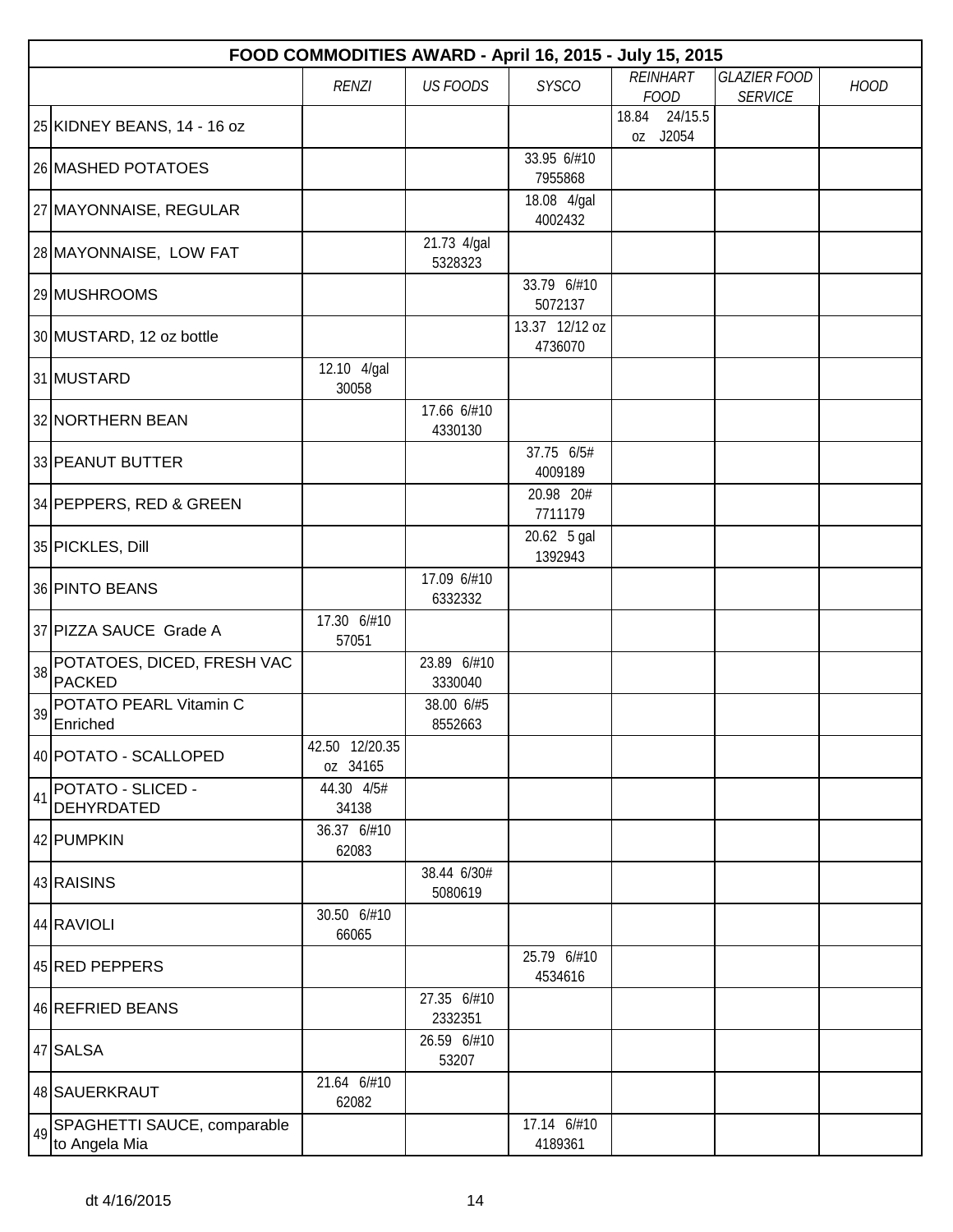|                | FOOD COMMODITIES AWARD - April 16, 2015 - July 15, 2015 |                              |                                |                             |                                |                                       |             |  |  |
|----------------|---------------------------------------------------------|------------------------------|--------------------------------|-----------------------------|--------------------------------|---------------------------------------|-------------|--|--|
|                |                                                         | RENZI                        | <b>US FOODS</b>                | <b>SYSCO</b>                | <b>REINHART</b><br><b>FOOD</b> | <b>GLAZIER FOOD</b><br><b>SERVICE</b> | <b>HOOD</b> |  |  |
| 50             | SPAGHETTI SAUCE, LOW<br>SODIUM comparable to Angela     | 19.45 6/#10                  |                                |                             |                                |                                       |             |  |  |
| 51             | <b>STEWED TOMATO, LOW</b><br>SODIUM Grade A             | 22.59 6/#10<br>57015 Not L/S |                                |                             |                                |                                       |             |  |  |
|                | 52 STRAWBERRY PRESERVES                                 |                              | 35.27 6/4#<br>6441448          |                             |                                |                                       |             |  |  |
|                | SWEET POTATOES, syrup Grade<br>Α                        |                              |                                | 29.52 6/#10<br>4114625      |                                |                                       |             |  |  |
|                | 54 TEA BAGS, Regular                                    |                              |                                | 16.39 10/100<br>ct 4202214  |                                |                                       |             |  |  |
|                | 55 TOMATOES, CRUSHED                                    | 17.30 6/#10<br>57017         |                                |                             |                                |                                       |             |  |  |
|                | 56 TOMATO KETCHUP                                       | 18.60 6/#10<br>57106         |                                |                             |                                |                                       |             |  |  |
|                | 57 TOMATO PASTE, LOW SODIUM<br>Grade A                  |                              | 30.40 6/#10<br>3340163 Not L/S |                             |                                |                                       |             |  |  |
| 58             | TOMATO SAUCE, LOW SODIUM<br>Grade A                     |                              |                                | 20.26 6/#10<br>8201018      |                                |                                       |             |  |  |
|                | 59 WAX BEANS, 14 - 16 oz                                |                              |                                |                             |                                |                                       |             |  |  |
|                | 60 WAX BEANS                                            |                              | 16.67 6/10#<br>6330260         |                             |                                |                                       |             |  |  |
|                | 61 VEGETARIAN BEAN                                      |                              |                                | 22.05 6/#10<br>4110177      |                                |                                       |             |  |  |
|                | 62 3-BEAN SALAD                                         |                              | 26.38 6/#10<br>9330283         |                             |                                |                                       |             |  |  |
|                | 63 4-BEAN SALAD                                         |                              |                                | 29.41 6/#10<br>4097598      |                                |                                       |             |  |  |
|                | <b>INDIVIDUAL SERVING ITEMS</b>                         |                              |                                |                             |                                |                                       |             |  |  |
|                | 1 FRITOS - Corn                                         |                              | 28.27 104/1 oz<br>5513429      |                             |                                |                                       |             |  |  |
| $\overline{2}$ | HOT CHOCOLATE, SUGAR FREE<br><b>PACKET</b>              |                              |                                | 15.24 6/24 ct<br>4250775    |                                |                                       |             |  |  |
|                | 3 POTATO CHIP - regular                                 |                              | 28.42 104/1 oz<br>9315128      |                             |                                |                                       |             |  |  |
|                | 4   POTATO CHIP - BBQ                                   |                              | 28.42 104/1 oz<br>9315094      |                             |                                |                                       |             |  |  |
| 5              | POTATO CHIP - Sour Cream &<br>Onion                     | 28.50 104/1 oz<br>77543      |                                |                             |                                |                                       |             |  |  |
|                | 6 PC APPLESAUCE                                         |                              | 13.98 72/4 oz<br>5790316       |                             |                                |                                       |             |  |  |
|                | 7   PC BBQ SAUCE                                        | 7.39 100/1 oz<br>66218       |                                |                             |                                |                                       |             |  |  |
|                | 8 PC BUTTER cups                                        |                              |                                |                             | 20.38 720 ct<br>G1358          |                                       |             |  |  |
|                | 9 PC COFFEE                                             |                              | 45.28 500 ct<br>9009697        |                             |                                |                                       |             |  |  |
|                | 10 PC COFFEE, DECAF                                     | 44.50 5/100 ct<br>76130      |                                |                             |                                |                                       |             |  |  |
|                | 11 PC CREAM CHEESE                                      |                              |                                | 13.02 100/.75<br>oz 4586590 |                                |                                       |             |  |  |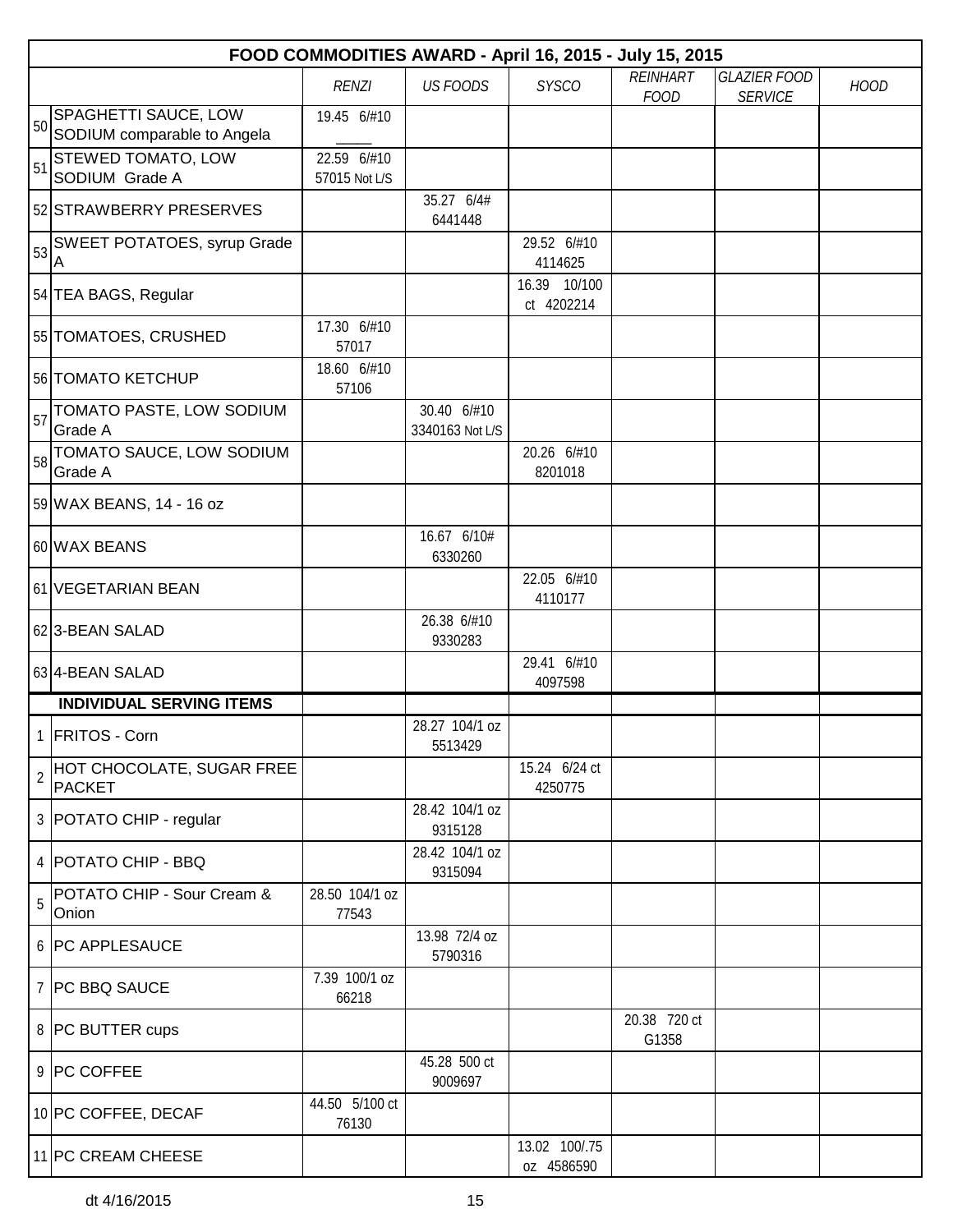|                | FOOD COMMODITIES AWARD - April 16, 2015 - July 15, 2015 |                               |                                |                            |                                |                                       |             |  |  |  |
|----------------|---------------------------------------------------------|-------------------------------|--------------------------------|----------------------------|--------------------------------|---------------------------------------|-------------|--|--|--|
|                |                                                         | <b>RENZI</b>                  | <b>US FOODS</b>                | <b>SYSCO</b>               | <b>REINHART</b><br><b>FOOD</b> | <b>GLAZIER FOOD</b><br><b>SERVICE</b> | <b>HOOD</b> |  |  |  |
|                | 12 PC DIET CRANBERRY SAUCE                              |                               |                                | 22.51 200/.5 oz<br>9278136 |                                |                                       |             |  |  |  |
|                | 13 PC HALF & HALF                                       |                               | 7.69 400<br>3365665            |                            |                                |                                       |             |  |  |  |
|                | 14 PC JELLY - diet                                      | 15.97 200/12<br>gm 66222 asst |                                |                            |                                |                                       |             |  |  |  |
|                | 15 PC JELLY - regular                                   |                               |                                | 13.34 400/10<br>gm 5258835 |                                |                                       |             |  |  |  |
|                | 16 PC KETCHUP                                           | 12.99 1000/9<br>gm 66238      |                                |                            |                                |                                       |             |  |  |  |
|                | 17 PC MAPLE SYRUP, Sugar Free                           |                               | 6.99 100/1 oz<br>5596937       |                            |                                |                                       |             |  |  |  |
|                | 18 PC MARGARINE cups                                    | 16.05 900/5 gm<br>82114       |                                |                            |                                |                                       |             |  |  |  |
|                | 19 PC MAYONAISE                                         | 13.95 500/9 gr<br>66585       |                                |                            |                                |                                       |             |  |  |  |
|                | 20 PC MUSTARD                                           |                               | 6.31 500/5.5 gr<br>5329289     |                            |                                |                                       |             |  |  |  |
|                | 21 PC PANCAKE SYRUP                                     | 5.97 100/1.5 oz<br>66229      |                                |                            |                                |                                       |             |  |  |  |
|                | 22 PC PEANUT BUTTER                                     |                               | 19.71 200/.5 oz<br>169243      |                            |                                |                                       |             |  |  |  |
|                | 23 PC RELISH                                            |                               | 6.67 200/9 gr<br>6329213       |                            |                                |                                       |             |  |  |  |
|                | 24 PC SALAD DRESSING (Italian If)                       | 5.95 200/12 gr<br>66225       |                                |                            |                                |                                       |             |  |  |  |
|                | 25 PC SALT SUBSTITUTE                                   |                               | 16.73 2/1000 ct<br>5007919 S/O |                            |                                |                                       |             |  |  |  |
|                | 26 PC SPLENDA                                           |                               |                                | 10.45 2000/1<br>gm 5817251 |                                |                                       |             |  |  |  |
|                | 27 PC SUGAR                                             |                               |                                | 11.52 3000/1<br>oz 5965850 |                                |                                       |             |  |  |  |
| 28             | PC SUGAR FREE PANCAKE<br><b>SYRUP</b>                   | 7.15 100/1 oz<br>66235        |                                |                            |                                |                                       |             |  |  |  |
|                | 29 PC SOUR CREAM cups                                   |                               | 11.56 100/1 oz<br>6605018      |                            |                                |                                       |             |  |  |  |
|                | 30 PC SWEET & SOUR                                      | 6.90 100/1 oz<br>66236        |                                |                            |                                |                                       |             |  |  |  |
|                | <b>FRUITS &amp; VEGETABLES, FRESH</b><br>and CANNED     |                               |                                |                            |                                |                                       |             |  |  |  |
|                | 1 APPLES, fresh                                         |                               |                                | 20.83 100 ct<br>7705425    |                                |                                       |             |  |  |  |
| $\overline{2}$ | APPLES: sliced, juice or water<br>packed, Grade A       |                               | 30.54 6/#10<br>1328376         |                            |                                |                                       |             |  |  |  |
| $\overline{3}$ | APPLESAUCE Unsweetened,<br>Grade A                      |                               | 15.58 6/#10<br>8328510         |                            |                                |                                       |             |  |  |  |
|                | 4 APRICOTS - Grade A                                    |                               |                                | 30.42 6/#10<br>0029078     |                                |                                       |             |  |  |  |
|                | 5 BANANAS, fresh                                        |                               |                                | 17.85 150 ct<br>1007384    |                                |                                       |             |  |  |  |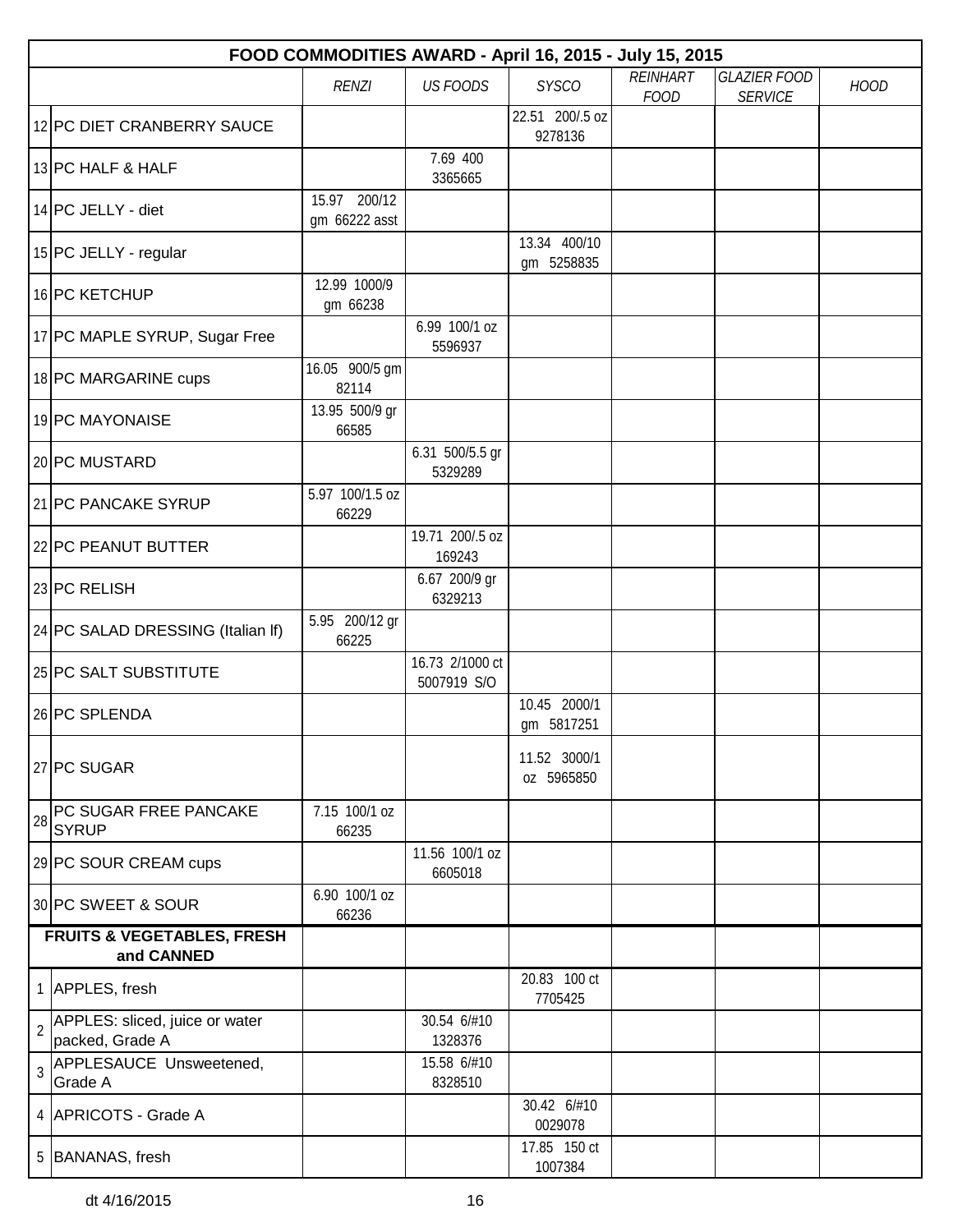|    | FOOD COMMODITIES AWARD - April 16, 2015 - July 15, 2015              |                      |                          |                         |                                |                                       |             |  |  |  |
|----|----------------------------------------------------------------------|----------------------|--------------------------|-------------------------|--------------------------------|---------------------------------------|-------------|--|--|--|
|    |                                                                      | <b>RENZI</b>         | <b>US FOODS</b>          | <b>SYSCO</b>            | <b>REINHART</b><br><b>FOOD</b> | <b>GLAZIER FOOD</b><br><b>SERVICE</b> | <b>HOOD</b> |  |  |  |
|    | 6 CABBAGE, fresh                                                     |                      |                          |                         | 11.00 50#<br>75006             |                                       |             |  |  |  |
|    | 7 CANTELOPE, fresh                                                   |                      |                          | 15.64 15 ct<br>1000264  |                                |                                       |             |  |  |  |
|    | 8 CELERY. Bunch                                                      |                      |                          | 24.84 24 ct<br>1120625  |                                |                                       |             |  |  |  |
|    | 9 COLE SLAW MIX                                                      |                      |                          | 14.97 4/5#<br>1675701   |                                |                                       |             |  |  |  |
| 10 | CRANBERRY SAUCE Whole,<br>Grade A                                    |                      | 34.87 6/#10<br>4328498   |                         |                                |                                       |             |  |  |  |
| 11 | CRANBERRY SAUCE, Jellied,<br>Grade A                                 |                      | 29.24 6/#10<br>2328490   |                         |                                |                                       |             |  |  |  |
|    | 12 CUCUMBERS, fresh                                                  | 29.50 50#<br>88109   |                          |                         |                                |                                       |             |  |  |  |
|    | 13 CRUSHED PINEAPPLE: fancy,<br>juice Hawaiian Coarse, Grade A       | 25.50 6/#10<br>64045 |                          |                         |                                |                                       |             |  |  |  |
| 14 | <b>FROZEN STRAWBERRIES,</b><br><b>UNSWEETENED - Grade A</b>          |                      |                          | 34.89 30#<br>0835625    |                                |                                       |             |  |  |  |
|    | 15 FROZEN STRAWBERRIES,<br><b>SWEETENED - Grade A</b>                |                      | 36.53 30#<br>2327625     |                         |                                |                                       |             |  |  |  |
|    | 16 FRUIT COCKTAIL, Grade A                                           |                      |                          | 30.47 6/#10<br>8576284  |                                |                                       |             |  |  |  |
|    | 17 FRUIT CUPS, 4 oz - Grade A                                        |                      | 13.14 36/4 oz<br>6984025 |                         |                                |                                       |             |  |  |  |
|    | 18 FRUIT MEDLEY, Festival/Classic,<br>melon pieces, grapes - Grade A |                      |                          |                         | 34.03 6/10#<br>11196           |                                       |             |  |  |  |
|    | 19 GREEN PEPPERS, fresh                                              |                      |                          | 15.73 25#<br>1000397    |                                |                                       |             |  |  |  |
|    | 20 LETTUCE, Iceberg, fresh, head                                     | 19.50 24 ct<br>88124 |                          |                         |                                |                                       |             |  |  |  |
|    | 21 LETTUCE, Iceberg, fresh, bag                                      |                      |                          | 12.71 4/5#<br>1675529   |                                |                                       |             |  |  |  |
| 22 | MANDARIN ORANGE, sections,<br>light, Grade A                         |                      |                          | 15.64 6/#10<br>3548393  |                                |                                       |             |  |  |  |
|    | 23 ONIONS, fresh                                                     |                      |                          | 11.67 50#<br>2029668    |                                |                                       |             |  |  |  |
|    | 24 ORANGES, fresh                                                    |                      |                          | 18.25 113 ct<br>7651926 |                                |                                       |             |  |  |  |
| 25 | PEACHES yellow, light cling<br>halves, Grade A                       |                      |                          | 31.47 6/#10<br>4331914  |                                |                                       |             |  |  |  |
|    | 26 PEACHES sliced, light Grade A                                     | 26.55 6/#10<br>63043 |                          |                         |                                |                                       |             |  |  |  |
|    | 27 PEARS halves, light Grade A                                       |                      |                          | 34.44 6/#10<br>6469217  |                                |                                       |             |  |  |  |
|    | 28 PEARS pieces, light Grade A                                       | 26.45 6/#10<br>64012 |                          |                         |                                |                                       |             |  |  |  |
| 29 | PINEAPPLE TIDBITS: light, Grade<br>A                                 |                      |                          | 24.74 6/#10<br>6588297  |                                |                                       |             |  |  |  |
| 30 | PINEAPPLE, sliced, juice packed,<br>Grade A                          | 25.50 6/#10<br>63037 |                          |                         |                                |                                       |             |  |  |  |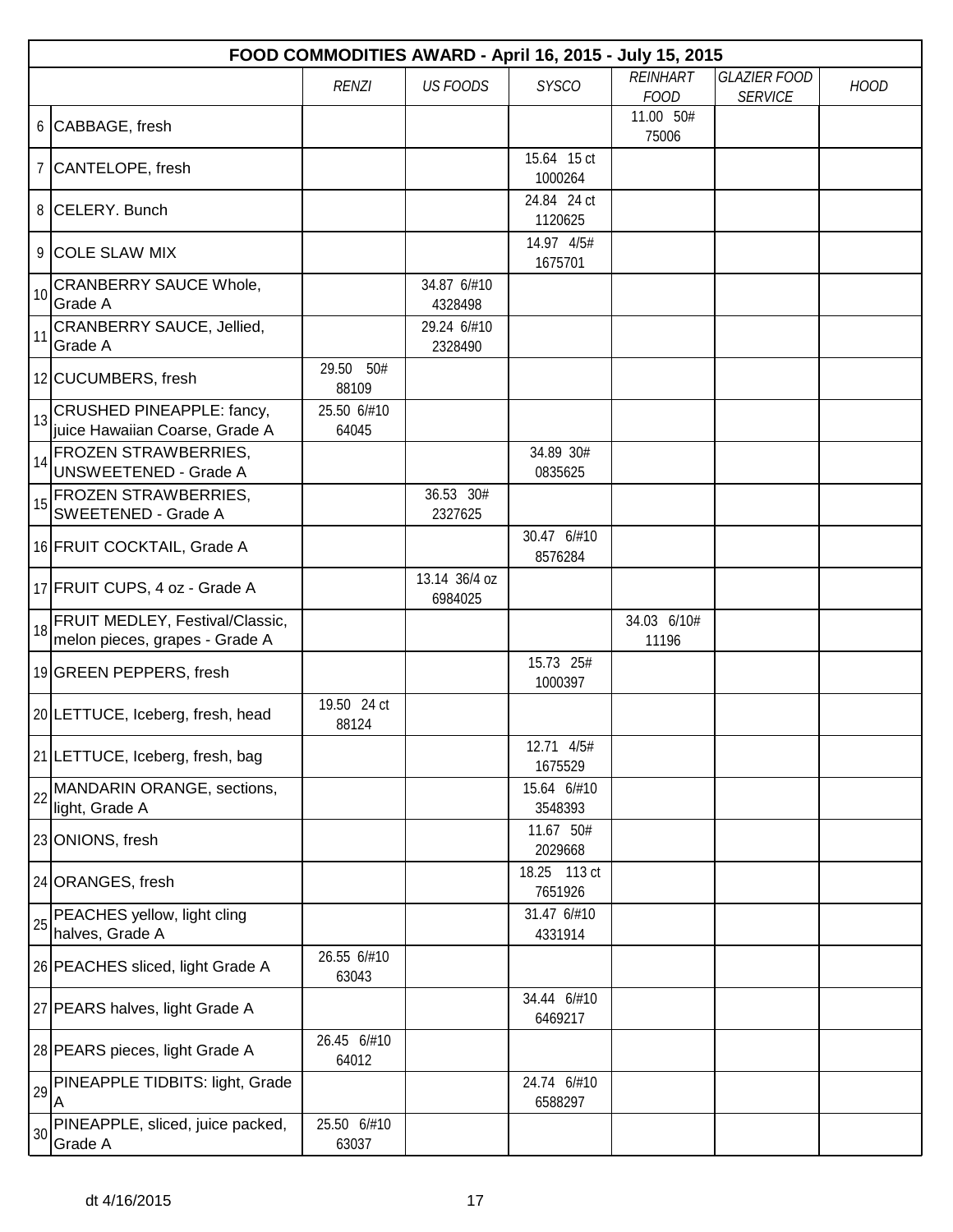|                | FOOD COMMODITIES AWARD - April 16, 2015 - July 15, 2015 |                           |                          |                         |                                |                                       |             |  |  |  |
|----------------|---------------------------------------------------------|---------------------------|--------------------------|-------------------------|--------------------------------|---------------------------------------|-------------|--|--|--|
|                |                                                         | <b>RENZI</b>              | <b>US FOODS</b>          | <b>SYSCO</b>            | <b>REINHART</b><br><b>FOOD</b> | <b>GLAZIER FOOD</b><br><b>SERVICE</b> | <b>HOOD</b> |  |  |  |
|                | 31 PLUMS, fresh                                         |                           |                          |                         |                                |                                       |             |  |  |  |
|                | 32 POTATOES, fresh                                      |                           |                          |                         | 11.28 50#<br>J5888             |                                       |             |  |  |  |
|                | 33 SEEDLESS RAISINS - Grade A                           | 28.50 144/1.5<br>oz 92377 |                          |                         |                                |                                       |             |  |  |  |
|                | 34 TOMATOES, fresh                                      |                           |                          | 19.22 25#<br>4935623    |                                |                                       |             |  |  |  |
| 35             | TROPICAL FRUIT, papaya,<br>banana - Grade A             | 27.65 6/#10<br>64030      |                          |                         |                                |                                       |             |  |  |  |
|                | <b>VEGETABLES - FROZEN</b>                              |                           |                          |                         |                                |                                       |             |  |  |  |
|                | 1 ASPARAGUS, Grade A                                    |                           |                          | 28.53 6/2.5#<br>5124852 |                                |                                       |             |  |  |  |
| $\overline{2}$ | <b>BREAKFAST CUBE POTATOES,</b><br>Grade A              |                           | 30.57 6/5#<br>8275232    |                         |                                |                                       |             |  |  |  |
|                | 3 BROCCOLI, CUT, Grade A                                |                           | 12.37 20#<br>7056443     |                         |                                |                                       |             |  |  |  |
|                | 4 BROCCOLI SPEARS, Grade A                              |                           | 18.63 12/2#<br>1328491   |                         |                                |                                       |             |  |  |  |
|                | 5 BRUSSEL SPROUTS, Grade A                              |                           | 26.52 12/2.5#<br>8328536 |                         |                                |                                       |             |  |  |  |
|                | 6 CALIFORNIA BLEND, Grade A                             | 13.25 20#<br>44601        |                          |                         |                                |                                       |             |  |  |  |
|                | 7 CAPRI MIX, Grade A                                    |                           |                          | 18.62 12/2#<br>1528769  |                                |                                       |             |  |  |  |
|                | 8 BABY CARROTS, whole Grade A                           |                           |                          | 17.04 12/2#<br>1055508  |                                |                                       |             |  |  |  |
|                | 9 CARROTS, CUT, Grade A                                 |                           | 10.56 20#<br>4328142     |                         |                                |                                       |             |  |  |  |
|                | 10 CAULIFLOWER, grade A                                 |                           |                          | 18.78 12/2#<br>3772514  |                                |                                       |             |  |  |  |
|                | 11 CORN, Grade A                                        |                           | 11.15 20#<br>4328233     |                         |                                |                                       |             |  |  |  |
|                | 12 GREEN BEANS, CUT, Grade A                            | 10.49 20#<br>45130        |                          |                         |                                |                                       |             |  |  |  |
| 13             | <b>GREEN BEANS, ITALIAN CUT,</b><br>Grade A             |                           | 16.59 12/2#<br>1328269   |                         |                                |                                       |             |  |  |  |
| 14             | <b>DICED GREEN PEPPERS, Grade</b><br>Α                  |                           |                          | 19.74 12/2#<br>1876069  |                                |                                       |             |  |  |  |
|                | 15 FAJITA STRIPS                                        |                           | 21.19 12/2#<br>8327579   |                         |                                |                                       |             |  |  |  |
|                | 16 FRENCH FRIES, Grade A                                | 14.20 6/5#<br>34115       |                          |                         |                                |                                       |             |  |  |  |
| 17             | <b>FRENCH GREEN BEANS, Grade</b><br>Α                   |                           | 16.62 12/2#<br>4328225   |                         |                                |                                       |             |  |  |  |
|                | 18 HUBBARD SQUASH, Grade A                              |                           |                          | 35.50 12/4#<br>0571240  |                                |                                       |             |  |  |  |
|                | 19 ITALIAN MIX, Grade A                                 |                           |                          | 20.42 12/2#<br>1474998  |                                |                                       |             |  |  |  |
|                | 20 JAPANESE STIR FRY, Grade A                           |                           |                          | 24.31 6/4#<br>1874817   |                                |                                       |             |  |  |  |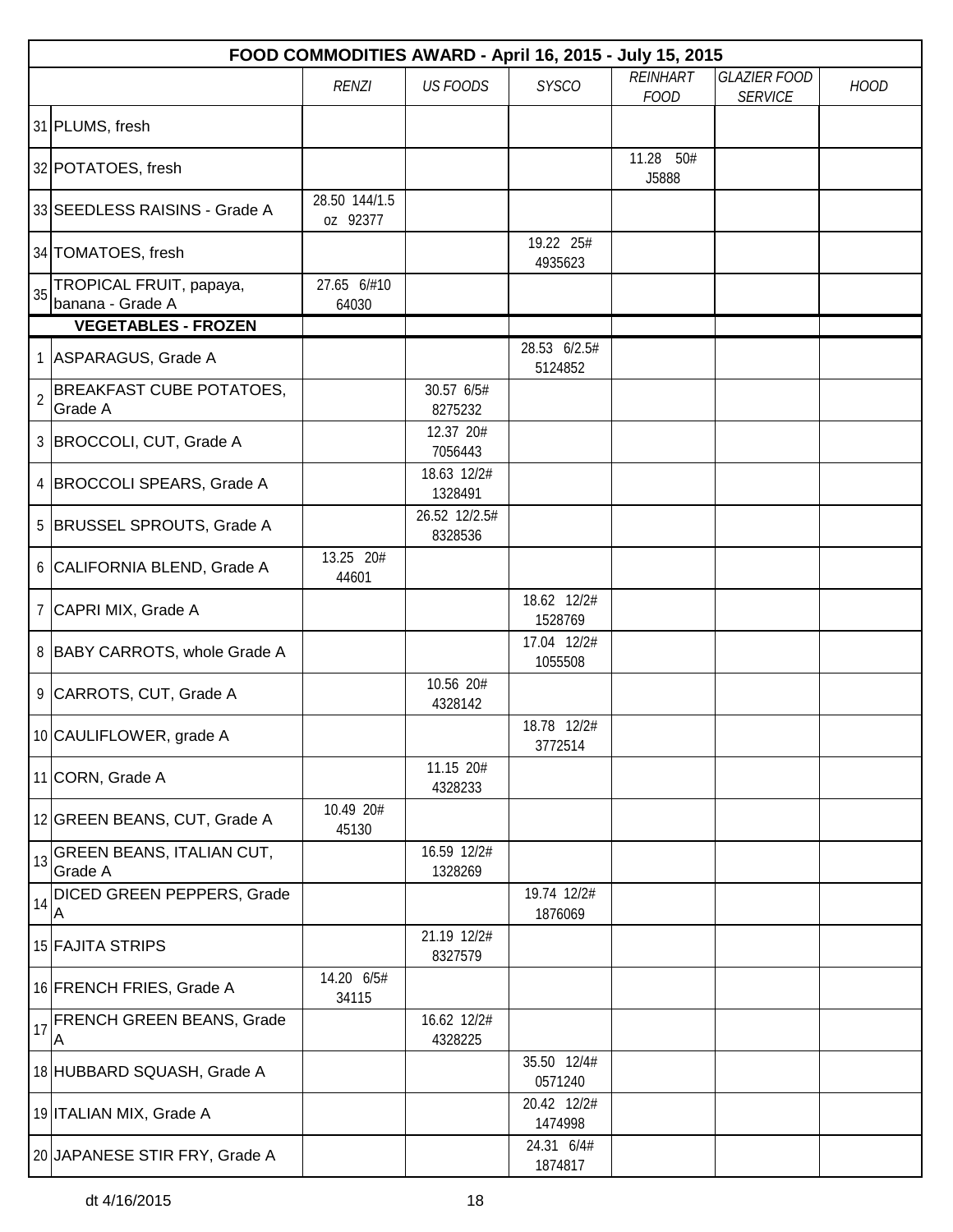|    | FOOD COMMODITIES AWARD - April 16, 2015 - July 15, 2015 |                          |                          |                           |                         |                     |             |  |  |  |
|----|---------------------------------------------------------|--------------------------|--------------------------|---------------------------|-------------------------|---------------------|-------------|--|--|--|
|    |                                                         | <b>RENZI</b>             | <b>US FOODS</b>          | <b>SYSCO</b>              | <b>REINHART</b>         | <b>GLAZIER FOOD</b> | <b>HOOD</b> |  |  |  |
|    | 21 LIMA BEANS, Grade A                                  |                          | 31.00 12/2.5#<br>3328176 |                           | <b>FOOD</b>             | <b>SERVICE</b>      |             |  |  |  |
| 22 | MIXED VEGETABLES Grade A, 5<br>way mix                  | 13.94 20#<br>45134       |                          |                           |                         |                     |             |  |  |  |
|    | 23 ONIONS, DICED, Grade A                               |                          | 7.87 6/2#<br>8327629     |                           |                         |                     |             |  |  |  |
|    | 24 ORIENTAL BLEND, Grade A                              |                          |                          | 18.91 12/2#<br>8491383    |                         |                     |             |  |  |  |
|    | 25 PEARL ONIONS. Grade A                                |                          |                          |                           | 37.18 12/40 oz<br>G2518 |                     |             |  |  |  |
|    | 26 PEAS, Grade A                                        |                          |                          | 23.10 3/10#<br>3837994    |                         |                     |             |  |  |  |
|    | 27 PEAS/CARROTS, Grade A                                |                          | 19.82 12/2.5#<br>4328282 |                           |                         |                     |             |  |  |  |
|    | 28 SCAND BLEND, Grade A                                 |                          |                          | 21.18 12/2#<br>1474980    |                         |                     |             |  |  |  |
|    | 29 SPINACH, chopped Grade A                             | 21.18 12/3#<br>45232     |                          |                           |                         |                     |             |  |  |  |
|    | 30 SWEET PEAS, Grade A                                  |                          |                          | 23.10 3/10#<br>3837994    |                         |                     |             |  |  |  |
|    | 31 WAX BEANS, CUT, Grade A                              |                          | 17.50 12/2#<br>9328410   |                           |                         |                     |             |  |  |  |
|    | 32 WINTER BLEND, Grade A                                |                          |                          | 22.15 30#<br>3890969      |                         |                     |             |  |  |  |
|    | 33 ZUCCHINI. Grade A                                    |                          | 26.58 12/3#<br>6328397   |                           |                         |                     |             |  |  |  |
|    | <b>PUDDING</b>                                          |                          |                          |                           |                         |                     |             |  |  |  |
|    | 1 REGULAR BUTTERSCOTCH                                  |                          | 21.59 6/#10<br>6327316   |                           |                         |                     |             |  |  |  |
|    | 2 REGULAR CHOCOLATE                                     |                          | 20.83 6/#10<br>1327337   |                           |                         |                     |             |  |  |  |
| 3  | <b>REGULAR CHOCOLATE</b><br><b>POWDER MIX</b>           |                          |                          | 9.77 12/2#<br>5106554     |                         |                     |             |  |  |  |
|    | 4 REGULAR PISTACHIO                                     |                          |                          |                           |                         |                     |             |  |  |  |
|    | 5 REGULAR VANILLA                                       |                          |                          | 21.71 12/24 oz<br>4010922 |                         |                     |             |  |  |  |
| 6  | <b>REGULAR VANILLA POWDER</b><br><b>MIX</b>             |                          |                          | 21.71 12/24 oz<br>4010922 |                         |                     |             |  |  |  |
|    | 7 TAPIOCA                                               |                          | 24.66 6/#10<br>3327319   |                           |                         |                     |             |  |  |  |
|    | 8 LEMON                                                 |                          | 23.70 6/#10<br>9327313   |                           |                         |                     |             |  |  |  |
| 9  | <b>SUGAR FREE -</b><br><b>BUTTERSCOTCH, 5 oz</b>        |                          | 15.52 12/5 oz<br>6371660 |                           |                         |                     |             |  |  |  |
| 10 | <b>SUGAR FREE - CHOCOLATE, 5</b><br>loz                 |                          | 15.48 12/5 oz<br>6371667 |                           |                         |                     |             |  |  |  |
|    | 11 SUGAR FREE - VANILLA, 5 oz                           |                          | 15.48 12/5 oz<br>7371743 |                           |                         |                     |             |  |  |  |
| 12 | <b>SNACK PACK PUDDINGS,</b><br>BUTTERSCOTCH, 3.5 oz     | 14.25 48/3.5 oz<br>88715 |                          |                           |                         |                     |             |  |  |  |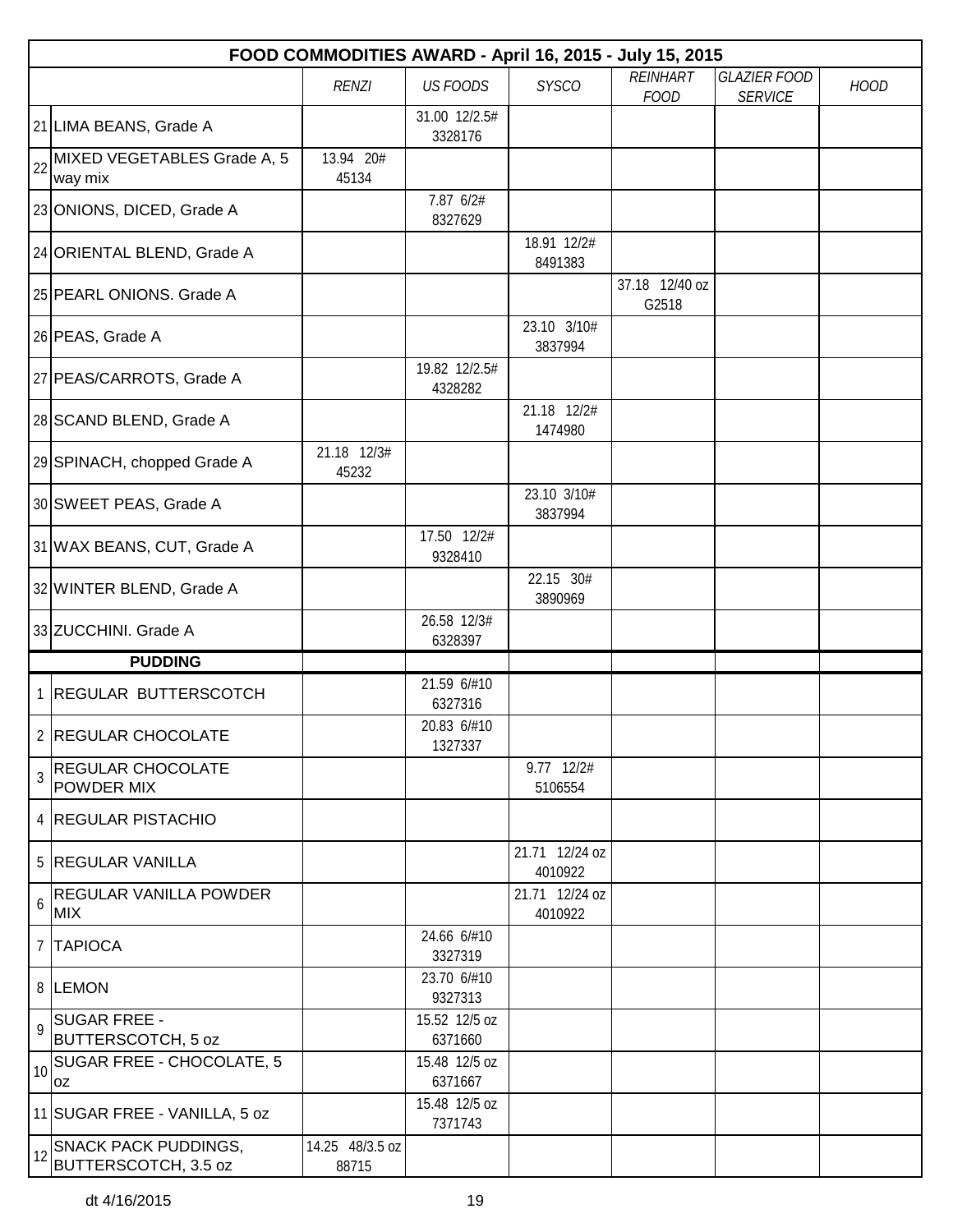|                | FOOD COMMODITIES AWARD - April 16, 2015 - July 15, 2015 |                          |                           |                             |                                |                                       |             |  |  |
|----------------|---------------------------------------------------------|--------------------------|---------------------------|-----------------------------|--------------------------------|---------------------------------------|-------------|--|--|
|                |                                                         | <b>RENZI</b>             | <b>US FOODS</b>           | <b>SYSCO</b>                | <b>REINHART</b><br><b>FOOD</b> | <b>GLAZIER FOOD</b><br><b>SERVICE</b> | <b>HOOD</b> |  |  |
|                | 13 SNACK PACK PUDDINGS,<br>CHOCOLATE, 3.5 oz            | 14.25 48/3.5 oz<br>88716 |                           |                             |                                |                                       |             |  |  |
|                | 14 SNACK PACK PUDDINGS,<br>VANILLA, 3.5 oz              | 14.25 48/3.5 oz<br>88717 |                           |                             |                                |                                       |             |  |  |
|                | 15 SNACK PACK PUDDINGS,<br>DIABETIC, RICE, 4 oz         |                          |                           | 19.10 48/4 oz<br>2496347    |                                |                                       |             |  |  |
|                | 16 SNACK PACK PUDDINGS,<br>DIABETIC, TAPIOCA, 4 oz      |                          |                           | 21.44 48/4 oz<br>1642362    |                                |                                       |             |  |  |
| 17             | <b>SNACK PACK PUDDINGS,</b><br>DIABETIC, VANILLA, 4 oz  |                          |                           | 21.44 48/4 oz<br>2619500    |                                |                                       |             |  |  |
|                | <b>JELLO</b>                                            |                          |                           |                             |                                |                                       |             |  |  |
|                | 1 REGULAR, 24 oz- asst                                  |                          | 22.06 12/24 oz<br>5343371 |                             |                                |                                       |             |  |  |
|                | 2 SUGAR FREE RED, 2.75 oz                               |                          |                           | 26.55 18/2.75<br>oz 7188711 |                                |                                       |             |  |  |
|                | 3 SUGAR FREE CITRUS, 2.75 oz                            |                          |                           | 26.55 18/2.75<br>oz 7188701 |                                |                                       |             |  |  |
|                | <b>DAIRY</b>                                            |                          |                           |                             |                                |                                       |             |  |  |
|                | CHEESE AMER PROCESSED<br><b>SLICED - Yellow</b>         |                          |                           | 38.04 4/5#<br>6697890       |                                |                                       |             |  |  |
| $\overline{2}$ | CHEESE AMER PROCESSED<br>SLICED - White                 |                          |                           | 36.61 4/5#<br>3212117       |                                |                                       |             |  |  |
|                | 3 CHEESE, CHEDDAR - Block                               |                          |                           |                             | $2.02$ lb $10# +$<br>G1288     |                                       |             |  |  |
|                | 4 CHEESE, EXTRA SHARP - Block                           |                          |                           | 2.34 lb 10#<br>2822312      |                                |                                       |             |  |  |
|                | 5 CHEESE, MEXICAN - Shredded                            |                          |                           |                             | 40.23 4/5#<br>M4638            |                                       |             |  |  |
| 6              | CHEESE, MOZZARELLA -<br>Shredded                        |                          |                           |                             | 57.79 6/5#<br>G1238            |                                       |             |  |  |
|                | 7 CHEESE, SHARP - Shredded                              |                          |                           | 44.14 4/5#<br>2818842       |                                |                                       |             |  |  |
| 8              | CHEESE, SHARP, LOW SODIUM -<br>Shredded                 |                          |                           |                             |                                |                                       |             |  |  |
|                | 9 CHEESE, SWISS - Block                                 |                          | 62.67 6/5#<br>2336352     |                             |                                |                                       |             |  |  |
| 10             | CHEESE, SWISS, LOW SODIUM -<br><b>Block</b>             |                          |                           |                             |                                |                                       |             |  |  |
|                | 11 COTTAGE CHEESE                                       |                          |                           | 33.11 6/5#<br>7772296       |                                |                                       |             |  |  |
|                | 12 COTTAGE CHEESE, 1%                                   |                          | 30.03 6/5#<br>1685882     |                             |                                |                                       |             |  |  |
|                | 13 LIQUID BUTTER                                        |                          |                           | 22.19 3/gal<br>4577391      |                                |                                       |             |  |  |
|                | 14 MAYONNAISE                                           |                          |                           | 18.08 4/gal<br>4002432      |                                |                                       |             |  |  |
|                | 15 MARGARINE                                            |                          | 16.54 30/1#<br>703496     |                             |                                |                                       |             |  |  |
|                | 16 PARMESAN CHEESE                                      | 2.58 lb 4/5#<br>25330    |                           |                             |                                |                                       |             |  |  |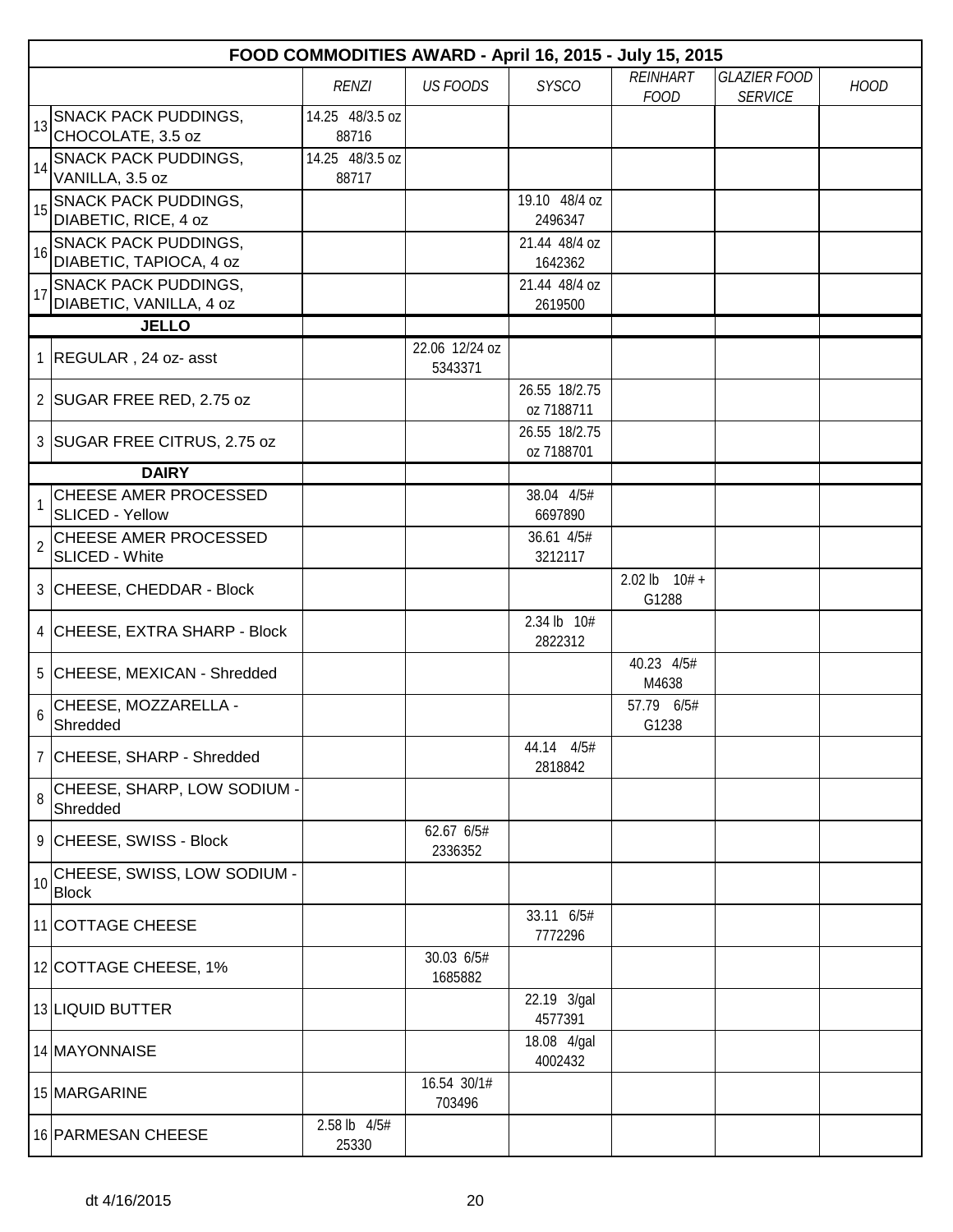|                | FOOD COMMODITIES AWARD - April 16, 2015 - July 15, 2015        |                                    |                             |                           |                                |                                       |             |  |  |
|----------------|----------------------------------------------------------------|------------------------------------|-----------------------------|---------------------------|--------------------------------|---------------------------------------|-------------|--|--|
|                |                                                                | <b>RENZI</b>                       | <b>US FOODS</b>             | <b>SYSCO</b>              | <b>REINHART</b><br><b>FOOD</b> | <b>GLAZIER FOOD</b><br><b>SERVICE</b> | <b>HOOD</b> |  |  |
| 17             | PIZZA CRUST, rectangular par<br>baked                          | 24.00 10/43 oz<br>37807            |                             |                           |                                |                                       |             |  |  |
|                | 18 SOUR CREAM                                                  |                                    |                             |                           | 26.74 6/5#<br>G1372            |                                       |             |  |  |
|                | 19 YOGURT - assorted                                           | 14.85 48/4 oz<br>28064 / 76782     |                             |                           |                                |                                       |             |  |  |
|                | 20 YOGURT, LIGHT - assorted flavors                            |                                    |                             | 18.31 48/4 oz<br>7849706  |                                |                                       |             |  |  |
|                | 21 YOGURT, Vanilla                                             |                                    | 15.88 4/5#<br>7851629       |                           |                                |                                       |             |  |  |
|                | <b>COOKIES &amp; CRACKERS</b>                                  |                                    |                             |                           |                                |                                       |             |  |  |
|                | COOKIES, CHOCOLATE CHIP,<br>1.5 oz, frozen ready to bake dough | 384/1 oz<br>39.71<br>39980         |                             |                           |                                |                                       |             |  |  |
| $\overline{2}$ | COOKIES, OATMEAL, 1.5 oz<br>frozen ready to bake dough         |                                    | 40.99 320/1 oz<br>8201659   |                           |                                |                                       |             |  |  |
| $\overline{3}$ | COOKIES, OATMEAL RAISIN, 1.5<br>oz frozen ready to bake dough  | 44.39 384/1 oz<br>39971 Red Fat    |                             |                           |                                |                                       |             |  |  |
| 4              | COOKIES, PEANUT BUTTER, 1<br>oz, frozen ready to bake dough    |                                    |                             | 41.53 320/1 oz<br>7040520 |                                |                                       |             |  |  |
| 5              | COOKIES, SUGAR, 1 oz, frozen<br>ready to bake dough            | 38.15 384/1 oz<br>39985 Red Fat    |                             |                           |                                |                                       |             |  |  |
| 6              | <b>COOKIES, WHITE CHIP</b><br>MACADAMIAN NUT, 1.5 oz, frozen   |                                    | 45.51 213/1.5<br>oz 1247915 |                           |                                |                                       |             |  |  |
|                | 7 FIG NEWTONS                                                  |                                    |                             | 44.99 120/2 pk<br>4221461 |                                |                                       |             |  |  |
| 8              | FIG NEWTONS, individual<br>package                             | 37.72 120/1 oz<br>72024            |                             |                           |                                |                                       |             |  |  |
| $\overline{9}$ | <b>GRAHAM CRACKERS, individual</b><br>package                  |                                    |                             | 19.39 200/2 ct<br>5278718 |                                |                                       |             |  |  |
| 10             | LORNA DOONE COOKIE,<br>individual package                      |                                    |                             | 31.43 120/1 oz<br>4125852 |                                |                                       |             |  |  |
| 11             | SALTINE - KRISPY, individual<br>package                        |                                    |                             | 6.84 500/2 pk<br>4204996  |                                |                                       |             |  |  |
| 12             | SALTINES UNSALTED TOPS,<br>individual package                  | 19.10 500/2 pk<br>73312            |                             |                           |                                |                                       |             |  |  |
| 13             | <b>SUGAR FREE COOKIE,</b><br>Chocolate, individual package     | 24.95 106/.75<br>oz UPC 27510      |                             |                           |                                |                                       |             |  |  |
| 14             | SUGAR FREE COOKIE, Lemon,<br>individual package                | 25.95 1016/.75<br><b>UPC 27530</b> |                             |                           |                                |                                       |             |  |  |
| 15             | SUGAR FREE COOKIE, Short<br>Bread, individual package          |                                    |                             | 41.63 120/8 ct<br>3294980 |                                |                                       |             |  |  |
|                | <b>MISC</b>                                                    |                                    |                             |                           |                                |                                       |             |  |  |
|                | 1 COFFEE, REGULAR, 2 oz                                        |                                    |                             | 48.52 96/2 oz<br>4116158  |                                |                                       |             |  |  |
|                | 2 COFFEE, DECAF 2 oz                                           |                                    |                             | 51.58 96/2 oz<br>4115739  |                                |                                       |             |  |  |
| 3              | <b>BLACK PEPPER SHAKER -</b><br>disposable                     | 39.00 48/1.5 oz<br>67161           |                             |                           |                                |                                       |             |  |  |
|                | 4 GLUTEN FREE - BAGELS, asst                                   | 25.50 24/3.5 oz<br>51171           |                             |                           |                                |                                       |             |  |  |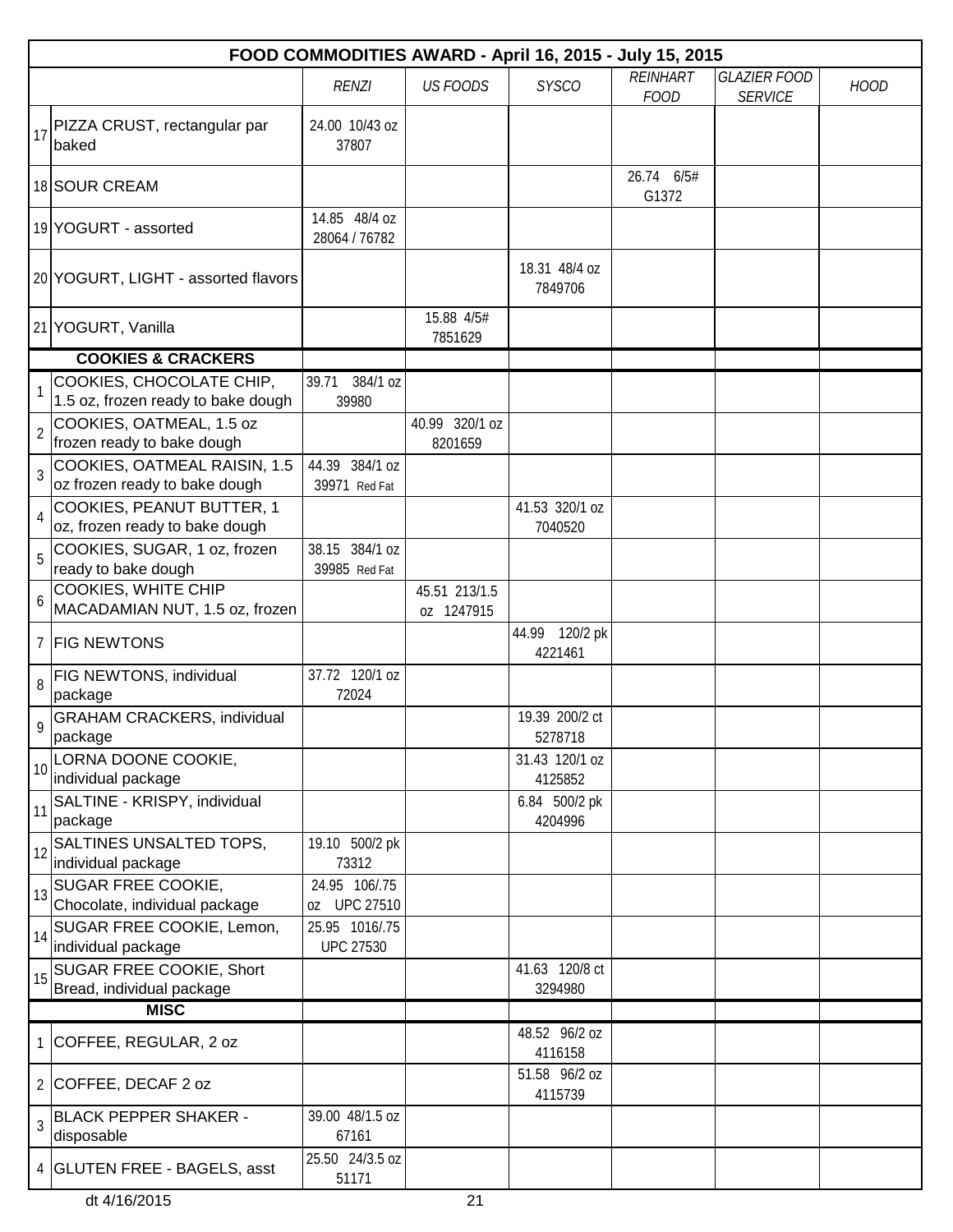|                | FOOD COMMODITIES AWARD - April 16, 2015 - July 15, 2015           |                        |                                 |                         |                                |                     |             |  |  |
|----------------|-------------------------------------------------------------------|------------------------|---------------------------------|-------------------------|--------------------------------|---------------------|-------------|--|--|
|                |                                                                   | <b>RENZI</b>           | <b>US FOODS</b>                 | <b>SYSCO</b>            | <b>REINHART</b><br><b>FOOD</b> | <b>GLAZIER FOOD</b> | <b>HOOD</b> |  |  |
|                | 5 GLUTEN FREE - BREAD                                             | 46.47 12/14 oz         |                                 |                         |                                | <b>SERVICE</b>      |             |  |  |
|                |                                                                   | 10377                  |                                 |                         |                                |                     |             |  |  |
|                | 6 GLUTEN FREE - CHEX CEREAL                                       | 34.75 96/1 oz<br>84166 |                                 |                         |                                |                     |             |  |  |
| $\overline{7}$ | <b>GLUTEN FREE - FROZEN</b>                                       |                        | 29.32 96/4 oz<br>2519759 lime / |                         |                                |                     |             |  |  |
|                | SHERBERT, asst                                                    |                        | 7515463 rsp                     |                         |                                |                     |             |  |  |
|                | 8 GLUTEN FREE - MUFFINS, asst                                     | 41.26 36/3 oz<br>51170 |                                 |                         |                                |                     |             |  |  |
|                | 9 KOSHER - BREAD                                                  |                        |                                 |                         |                                |                     |             |  |  |
|                | 10 KOSHER - CHOW MEIN DINNER                                      |                        |                                 |                         |                                |                     |             |  |  |
|                | 11 KOSHER - CHICKEN DINNER                                        |                        |                                 |                         |                                |                     |             |  |  |
| 12             | KOSHER - CHICKEN LEG<br><b>DINNER</b>                             |                        |                                 |                         |                                |                     |             |  |  |
|                | 13 KOSHER - COLD CUTS                                             |                        |                                 |                         |                                |                     |             |  |  |
|                | 14 KOSHER - FISH DINNER                                           |                        |                                 |                         |                                |                     |             |  |  |
|                | 15 KOSHER - POT ROAST DINNER                                      |                        |                                 |                         |                                |                     |             |  |  |
| 16             | KOSHER - SALISBURY STEAK<br><b>DINNER</b>                         |                        |                                 |                         |                                |                     |             |  |  |
|                | 17 KOSHER - SLICED CHEESE                                         |                        |                                 |                         |                                |                     |             |  |  |
| 18             | KOSHER - SPAGHETTI &<br><b>MEATBALL DINNER</b>                    |                        |                                 |                         |                                |                     |             |  |  |
|                | 19 KOSHER - TURKEY DINNER                                         |                        |                                 |                         |                                |                     |             |  |  |
|                | 20 READY MADE BISCUITS - 3"                                       |                        | 22.38 175/1 oz<br>3317971       |                         |                                |                     |             |  |  |
|                | 21 READY MADE BISCUITS - 2"                                       |                        | 24.66 120/2.25<br>oz 8317158    |                         |                                |                     |             |  |  |
|                | 22 SALT SHAKER - disposable                                       |                        | 10.65 48/4 oz<br>5492673        |                         |                                |                     |             |  |  |
|                | 23 SPRAY COATING (pan)                                            |                        |                                 | 8.15 6/17 oz<br>4135380 |                                |                     |             |  |  |
|                | 24 TORTILLA CHIPS                                                 | $7.25$ $3/2#$<br>60054 |                                 |                         |                                |                     |             |  |  |
|                | 25 TORTILLA SHELLS                                                |                        |                                 |                         | 11.33 8/25 ct<br>66074         |                     |             |  |  |
|                |                                                                   |                        |                                 |                         |                                |                     |             |  |  |
|                | MILK - WILL BE AWARDED BY<br><b>TOTAL</b><br>(Items 1 - 16 below) |                        |                                 |                         |                                |                     |             |  |  |
| 1              | WHOLE MILK, gal                                                   |                        |                                 |                         | 13.80 4/gal<br>J4458           |                     |             |  |  |
|                | 2 WHOLE MILK, 1/2 gal                                             |                        |                                 |                         | 15.86 9/.5 gal<br>J9324        |                     |             |  |  |